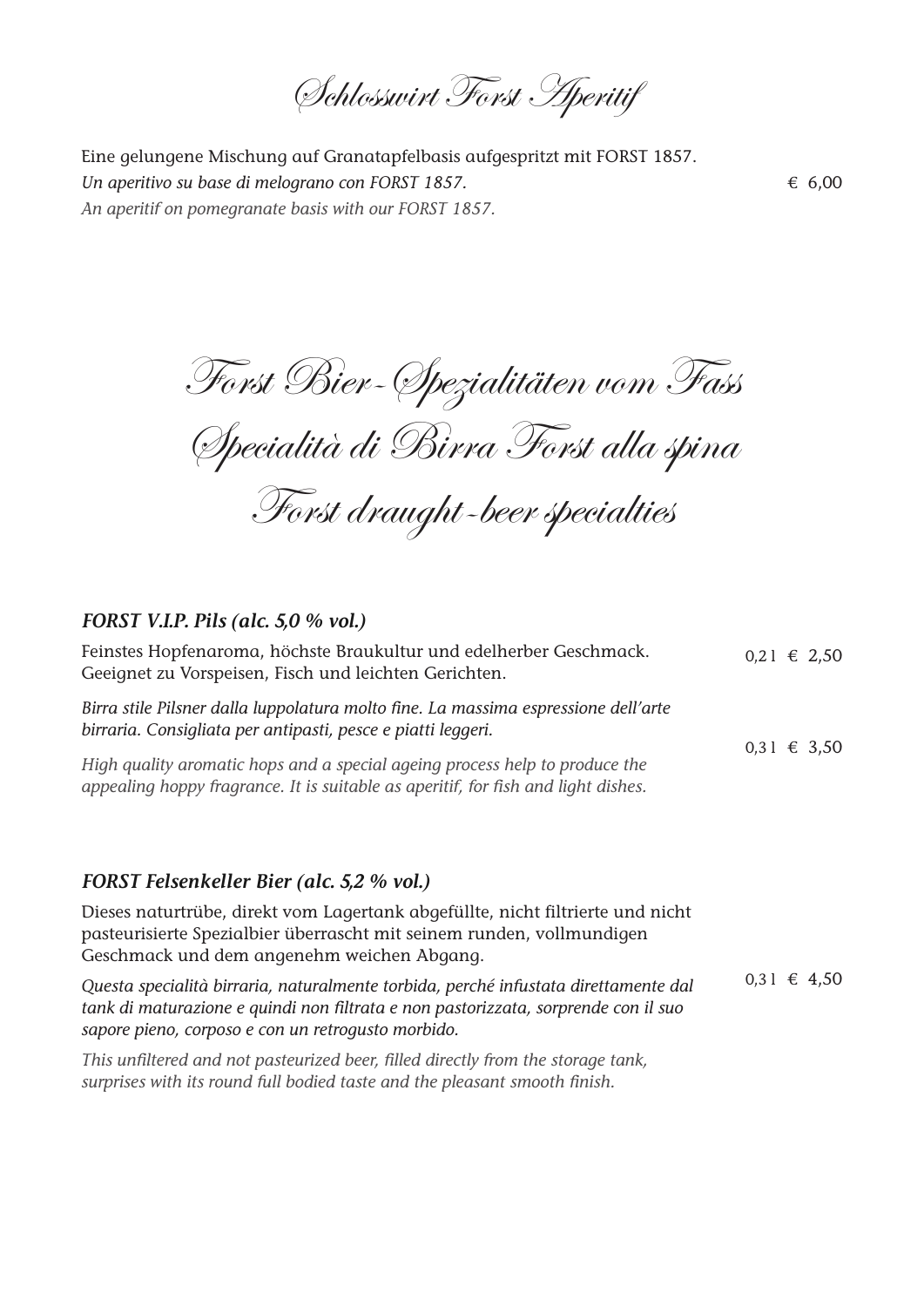Unsere Flaschenbiere - Le nostre birre in bottiglia

Our bottled beer

### *FORST 0,0% (alc. 0,0 % vol.)*

Dieses besondere Bier überrascht alle Bierliebhaber mit einer angenehmen Hopfennote sowie einem vollen und ausgewogenen Geschmack. Ein vollmundiges Bier, trotz 0,0% Alkohol.

0,33 l  $\in$  4,00 *Caratterizzata da piacevoli note di luppolo, questa birra ha un gusto pieno e bilanciato. Una birra corposa, nonostante i 0,0% gradi alcolici.*

*This special beer surprises all beer lovers with a pleasant hint of hops and a full and balanced taste. A full-bodied beer, despite 0.0% alcohol.*

#### *FORST 1857 (alc. 4,8 % vol.)*

Mildes und weiches Bier mit Geschmacksnoten, die an Malz, Honig und Akazien erinnern. Geeignet zu Suppen, Fisch und Weichkäse. Ideal für Zwischendurch.

0,33 l  $\in$  4,00 *Una birra dal sapore di malto chiaro unito ad accattivanti note dei migliori luppoli. Consigliata con minestre, pesce in umido, ideale fuori pasto.*

*A velvety beer offering distinctive notes of malt, honey and acacia, as well as a very delicate hint of bitterness, with a pleasant aftertaste. It is suitable for soups, fish, soft cheese. Ideal for in between times.*

#### *FORST Kronen (alc. 5,2 % vol.)*

Herzhaft würzig für den verwöhnten Gaumen. Dieses Spezialbier besticht mit seiner kräftigen goldenen Farbe. Geeignet zu Hauptgerichten, Wildgerichten und Braten.

0.33 l  $\in$  4.00 *Forte, seria ma anche piacevolmente di compagnia. Birra speciale, dal colore oro carico. Consigliata per secondi piatti, selvaggina e arrosti.*

*A special beer with a full flavour featuring malty notes, a golden yellow colour and understated, subtle hoppiness. It is suitable for main dishes, deer dishes and roast.*

## *FORST Sixtus Doppelbock · Birra doppio malto · Double malt beer (alc. 6,5 % vol.)*

Ein speziell eingebrautes vollmundiges und malztypisches Bier, das an die Tradition klösterlicher Braukunst erinnert. Geeignet zu Dessert und Käse.

*Una birra che simboleggia la continuità della tradizione conventuale. Birra doppio malto, dal colore scuro con riflessi ambrati. Consigliata con formaggi e dessert.*  $0,21 \in 2,50$ 

*The famous, highly popular strong Forst beer. Its dark colour and delicate hoppy notes evoke memories of the original strong beers and the traditional art of beer making in monasteries. It is suitable for desserts and cheese.*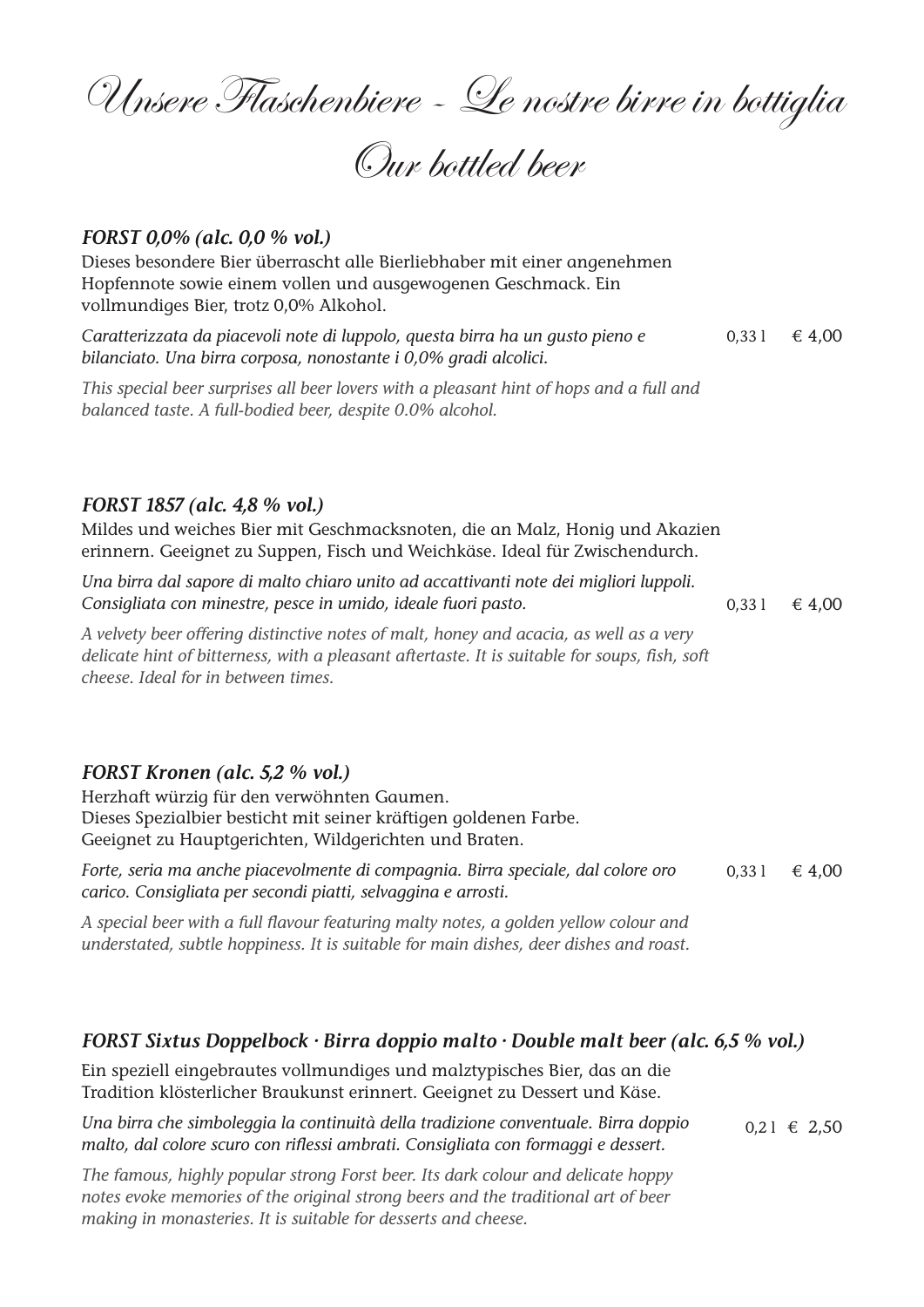# *Weihenstephan Hefe · Hefe · Wheat Beer*

Naturtrübe Weizenbierspezialität mit wunderbar hefeblumigem Geschmack. Passt gut zu leichten Speisen, vor allem aber zu Weißwurst.

*Birra di frumento naturalmente torbida dall'affascinante sapore di lievito fresco. Consigliata per piatti leggeri e soprattutto con i würstel bianchi.*

0,33 l  $\in$  4,00

*A special natural cloudy wheat beer with wonderful yeasty fragrance and taste.* It is best suited for light dishes especially with "Weißwurst" (white sausages).

Südtiroler Bergapfelsäfte

Succhi di mela di montagna dall'Alto Adige

Apple juice from the mountain

Obsthof Troidner · Thomas Kohl

Auf fast 1000m Seehöhe am Ritten in Südtirol entstehen nach allerhöchsten Qualitätskriterien naturreine Gourmet-Bergapfelsäfte.

*A quasi 1000metri di altitudine sul Renon i genuini succhi di mela di montagna gourmet vengono prodotti secondo i piú alti criteri di qualità.*

*On almost 1000 m above sea level in South Tyrol, you will find a range of apple juices made using natural gourmet ingredients of the utmost quality.*

# *APFELMINZE · MENTA ROTONDIFOGLIA*

Geschmack: Erfrischend, vollmundig, elegante Minze Passend zu: Aperitif, Fingerfood, sommerliche Salate

*Gusto: rinfrescante, corposo, menta equilibrata Abbinamento: aperitivo, fingerfood, insalate estive*

*Taste: refreshing, full-bodied with elegant mint Pairing: aperitifs, fingerfood, summer salads*



 $0,21 \in 6,00$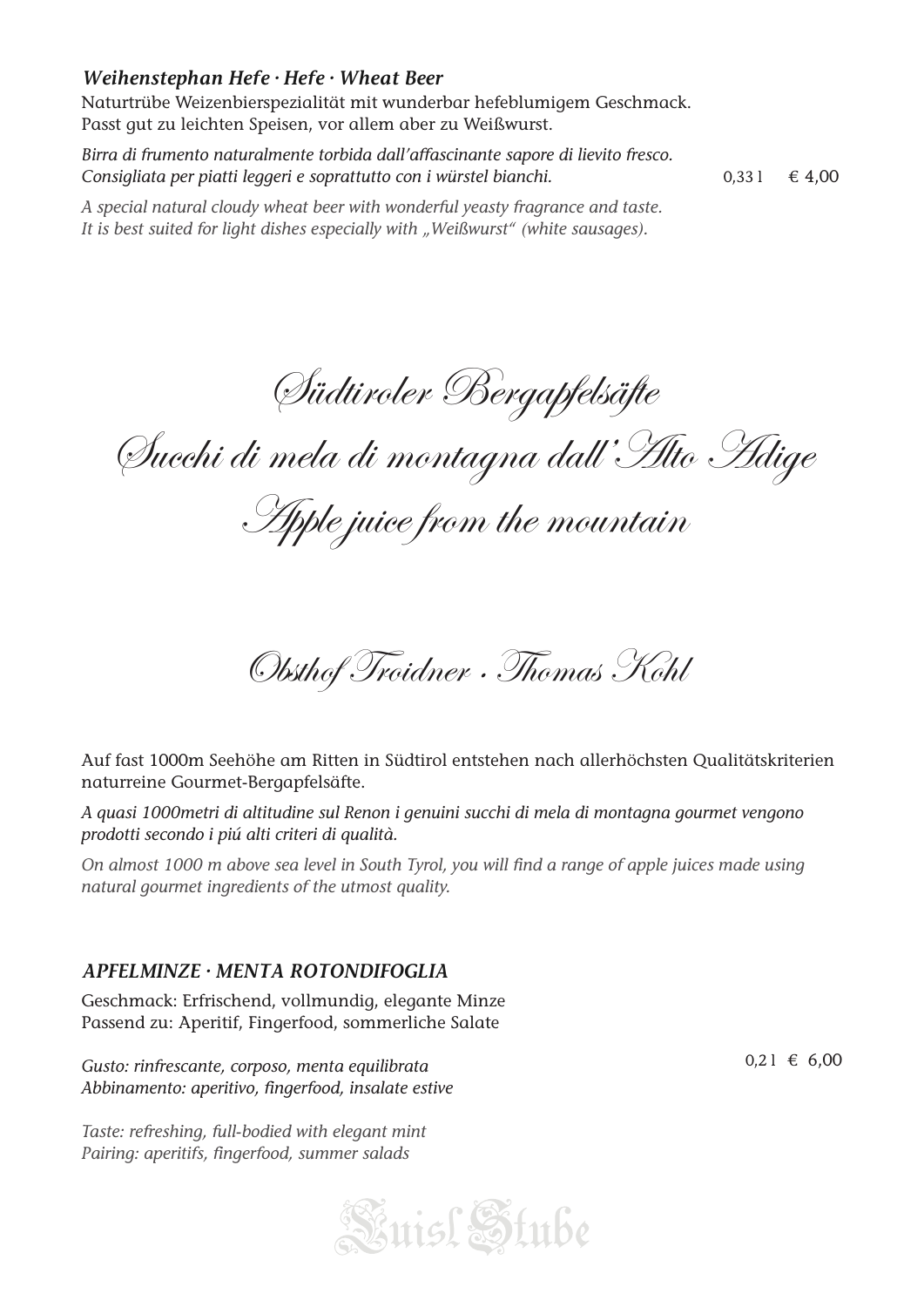# *ROUGE*

Geschmack: Kräftig, elegante Säure, wenig Zucker Passend zu: Aperitif, Fischvorspeisen, asiatische Gerichte

*Gusto: intenso, elegante acidità, poco zucchero Abbinamento: aperitivo, antipasti di pesce, piatti asiatici*

*Taste: strong with elegant acidity, low in sugar Pairing: aperitifs, fish, aisan cuisine*

## *JONAGOLD*

Geschmack: elegant, weich, süß Passend zu: Fleisch, Risotto, Dessert

*Gusto: elegante, dolce, morbido Abbinamento: piatti di carne, risotti, dolci*

*Taste: elegant, soft Pairing: meat, risotti, desserts*

*HEIDELBEERE · MIRTILLO · BLUEBERRY*

Geschmack: Erdige Noten, elegante Süsse Passend zu: Wildgerichte, gegrilltem Fleisch, Hartkäse

*Gusto: Note terrose, elegante dolcezza Abbinamento: selvaggina, carni alla griglia, formaggi a pasta dura*

*Taste: earthy notes, elegant sweetness Pairing: venison, grilled meat, cheese*

## *HOPFEN · LUPPOLO · HOPS*

| Geschmack: würzig-herb, in schönem Kontrast zu der Süße des Apfels,          |                          |  |
|------------------------------------------------------------------------------|--------------------------|--|
| harmonisch                                                                   |                          |  |
| Passend zu: Würzige Grillgerichte, kräftige Käse, Süßspeisen mit Schokolade  | $0.21 \text{ } \in 6.00$ |  |
| Gusto: speziato-amaro, in bel contrasto con la dolcezza della mela, armonico |                          |  |

*Taste: tart-spicy, in good contrast to the sweetness of the apple, harmonious Pairing: Grilled meat, intense cheese, desserts with chocolate*

*Abbinamento: Piatti grigliati, formaggio stagionato, dolci con cioccolato*



 $0.21 \text{ € } 6.00$ 

 $0,21 \in 6,00$ 

 $0,21 \in 6,00$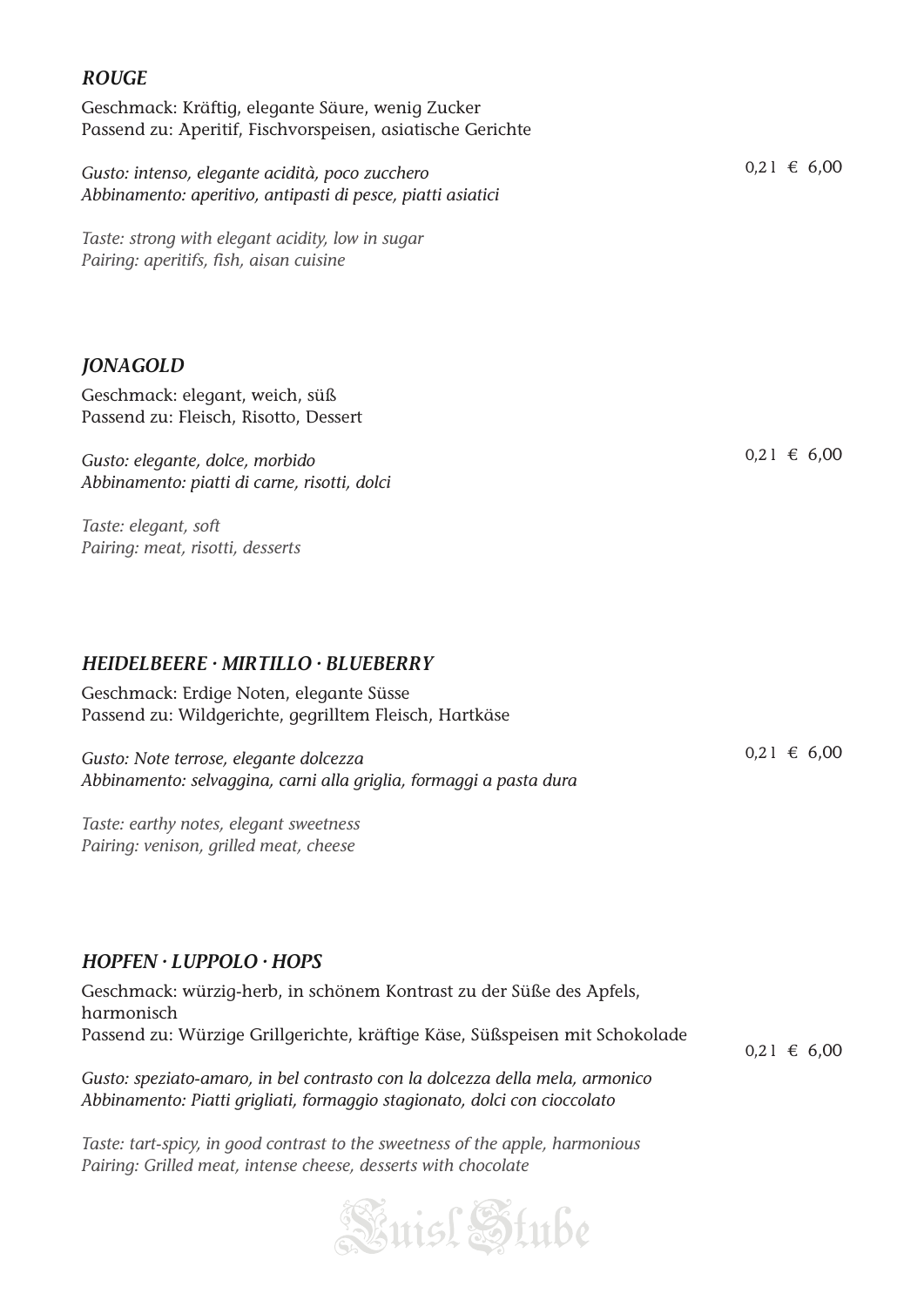Emotionen im Glas Emozioni nel bicchiere Emotions in the glass

Mit dem neuen "Coravin" System ist es uns möglich, Ihnen reife Weine im Glas zu servieren ohne die Flasche entkorken zu müssen.

*Con il nuovo sistema "Coravin" siamo in grado di servirvi vini maturi al bicchiere senza dover sturare la bottiglia.*

*With the new "Coravin" system we are able to serve you mature wines without having to uncork the bottle.*

Weissweine · Vini bianchi · White wines

| Weissburgunder "V Years" 2012 | Meran             |   | 17.00 |
|-------------------------------|-------------------|---|-------|
| Mersault 2019                 | Christian Bellang | € | 18,00 |
| Chardonnay Ris. 2012          | E. Walch          |   | 16.00 |

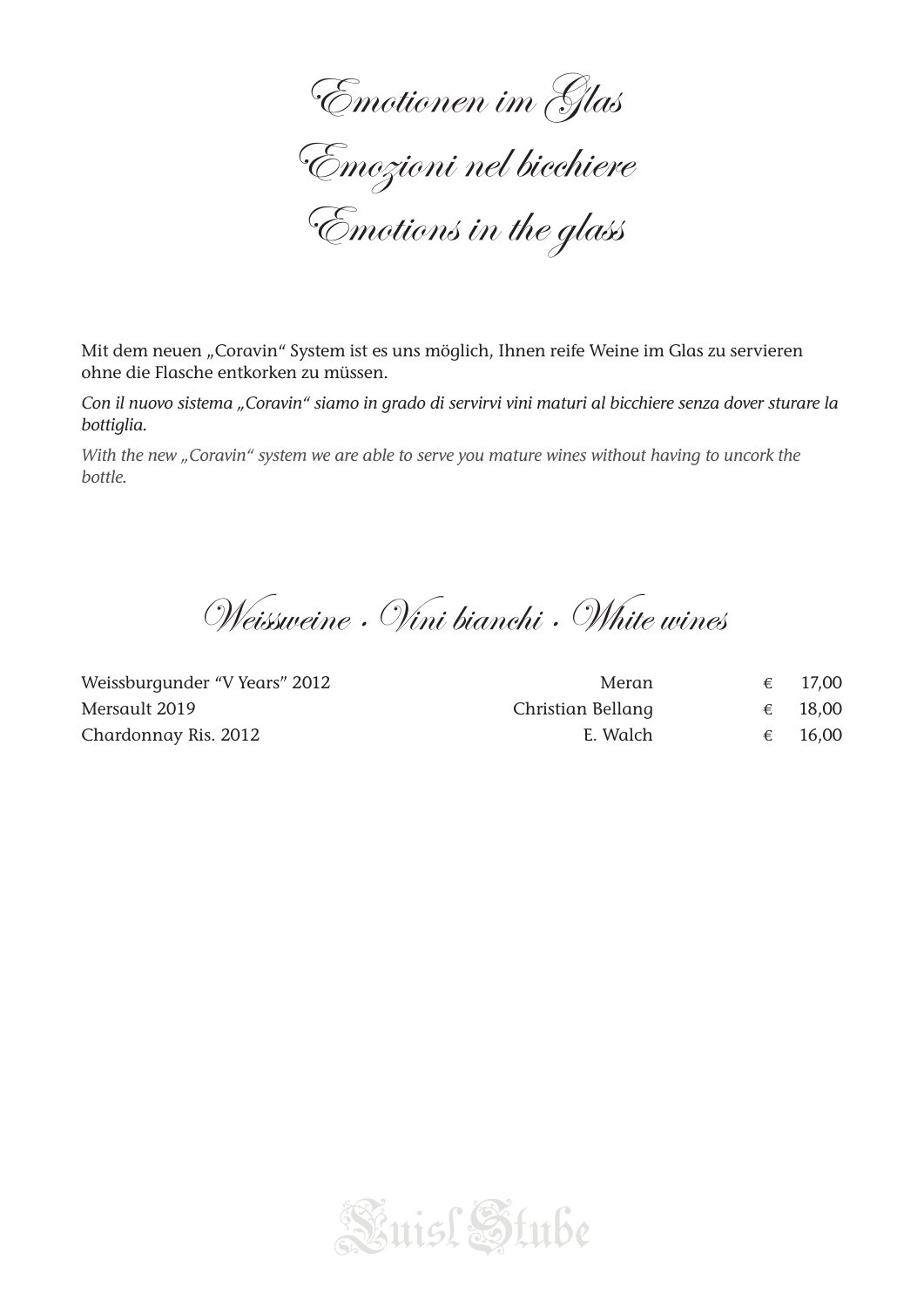Schaumweine & Sekte Spumanti & Prosecco Sparkling Wines

Südtirol · Alto Adige · South Tyrol

| Athesis Brut Rosé                   | Kettmeir       |      | € | 45,00 |
|-------------------------------------|----------------|------|---|-------|
| Arunda "Blanc de Blancs"            | Reiterer       |      | € | 49,00 |
|                                     |                | 1,5L | € | 98,00 |
| "Pas Dose" 2017                     | Haderburg      |      | € | 58,00 |
| "Comitissa" Pas Dose 2016           | Lorenz Martini |      | € | 58,00 |
| Blauburgunder 2015 Blanc de Noir    | Franz Haas     |      | € | 58,00 |
| "600" Pas Dose 2014 Blanc de Blancs | Kurtatsch      |      | € | 59,00 |
| "1919" Riserva Extra Brut 2012      | Kettmeir       |      | € | 64,00 |
|                                     |                |      |   |       |

Trient · Trentino

| Brut Nature Trento DOC 2015          | Moser   | 57,00            |
|--------------------------------------|---------|------------------|
| Ferrari "Perlé" Rosé Trento DOC 2015 | Ferrari | $\epsilon$ 64,00 |
| Giulio Ferrari Trento DOC 2008       | Ferrari | € 140,00         |

Venetien · Veneto · Venetia

Prosecco "Extra Dry" Bortolin  $\epsilon$  35,00

Lombardei · Lombardia · Lombardy

Cuvée Prestige Brut Ca' del Bosco € 60,00

Brut Satèn "Magnificentia" 2016  $\epsilon$  59,00

 $1,5L$   $\in$  120,00 61 Nature  $\epsilon$  62,00 Anna Maria Clementi 2011 Ca' del Bosco € 151,00 1,5L

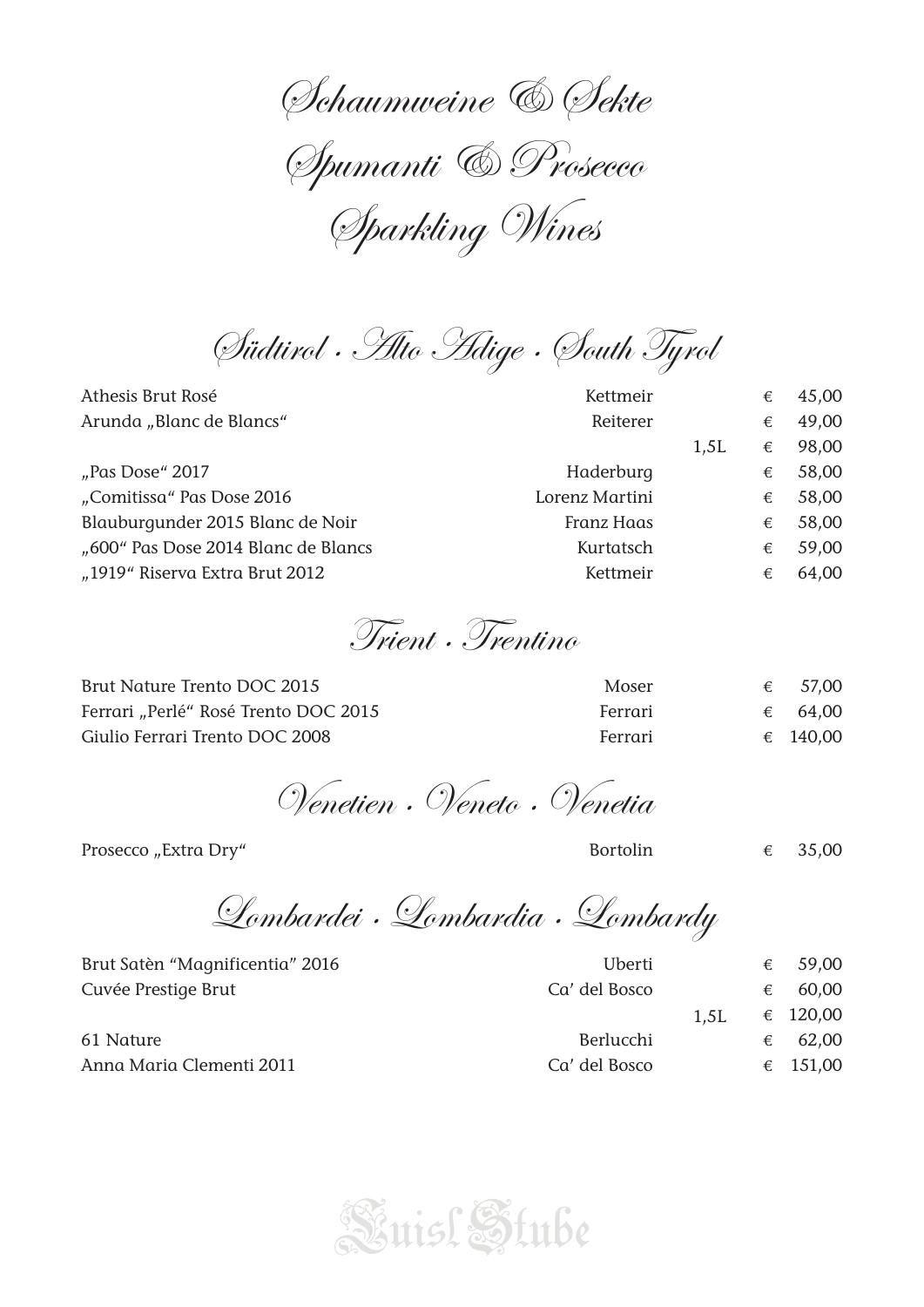Frankreich · Francia · France

| Guy Larmandier Premier Cru       | Larmandier              | € | 59,00  |
|----------------------------------|-------------------------|---|--------|
| <b>Brut Initial</b>              | <b>Legras&amp;Haas</b>  | € | 60,00  |
| Royale Réserve Non Dosé          | Philipponnat            | € | 67,00  |
| Brut "Blanc de Blancs"           | Legras&Haas             | € | 75,00  |
| <b>Brut Collection 242</b>       | Louis Roederer          | € | 90,00  |
| <b>Brut Rose</b>                 | Legras&Haas             | € | 89,00  |
| <b>Grand Brut</b>                | Perrier-Jouët           | € | 92,00  |
| Brut Rose Millésimé              | Roederer                | € | 110,00 |
| Cumières Brut Nature             | George Laval            | € | 121,00 |
| <b>Brut Rosé</b>                 | <b>Billecart Salmon</b> | € | 129,00 |
| Blanc de Blancs 2012             | Delamotte               | € | 155,00 |
| Les Sillons 2013                 | <b>Legras&amp;Haas</b>  | € | 165,00 |
| Le Bateau Extra Brut 2015        | Dhondt - Grellet        | € | 205,00 |
| Belle Epoque 2012                | Perrier-Jouët           | € | 245,00 |
| Grande Cuvée                     | Krug                    | € | 252,00 |
| <b>Initial Brut</b>              | Jacques Selosse         | € | 285,00 |
| Millésime Brut Grand Cru 2011    | Egly - Ouriet           | € | 295,00 |
| Cristal 2009                     | Louis Roederer          | € | 300,00 |
| Dom Perignon 2010                |                         | € | 310,00 |
| Clos des Goisses Extra Brut 2011 | Philipponnat            | € | 390,00 |
| Sir Winston Churchill 2009       | Pol Roger               | € | 440,00 |

Roséweine · Vini rosati · Rosé wines

Südtirol · Alto Adige · South Tyrol

"Meris" (Merlot) 2021 Lagrein Kretzer Spät Gelesen 2020 Luis (Lagrein) 2019 La Rose de Manincor 2020

| Kellerei St. Pauls | € | 30,00   |
|--------------------|---|---------|
| Unterganzner       |   | € 32,00 |
| Luis Oberrauch     |   | € 34,00 |
| Manincor           | € | 38,00   |

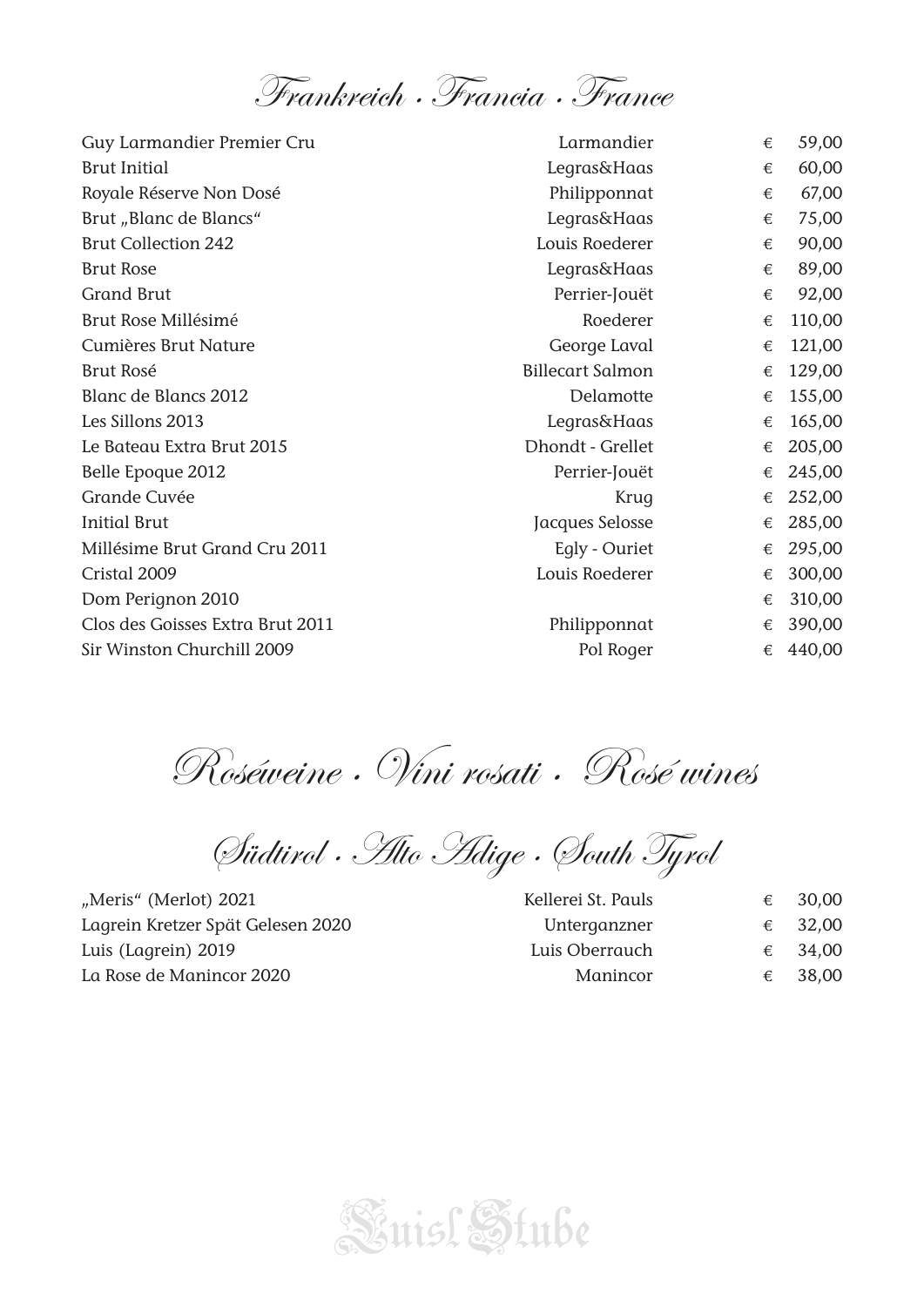Italien · Italia · Italy

RosaMara Valtènesi 2021 Costaripa € 36,00 Molmenti 2017 **Costaripa**  $\epsilon$  65,00

Frankreich · Francia · France

Corail 2018 **Chateau de Roquefort**  $\epsilon$  38,00  $\mu$ Etoile" 2019 **Domaines Ott**  $\epsilon$  145,00

Weissweine · Vini bianchi · White wines

Weissburgunder · Pinot bianco

| Weissburgunder "Berg" 2019               | Schreckbichl - Colterenzio |      | € | 31,00  |
|------------------------------------------|----------------------------|------|---|--------|
|                                          |                            | 1,5L | € | 60,00  |
| Weissburgunder "Pataun" 2020/2021        | <b>Schloss Plars</b>       |      | € | 32,00  |
| Weissburgunder 2021                      | Juval                      |      | € | 32,00  |
| Weissburgunder "Hofstatt" 2019           | Kurtatsch                  |      | € | 33,00  |
| Weissburgunder "Sirmian" 2019/2020       | <b>Nals&amp;Margreid</b>   |      | € | 36,00  |
| Weissburgunder "Eichhorn" 2019/2020      | Manincor                   |      | € | 41,00  |
| Weissburgunder Ris. "Kalkberg" 2019/2020 | St. Pauls                  |      | € | 42,00  |
| Weissburgunder Ris. "Vorberg" 2018/2019  | Terlan                     |      | € | 44,00  |
|                                          |                            | 1,5L | € | 85,00  |
| Weissburgunder "Rarität" 2008/2009       | Terlan                     |      | € | 140,00 |

Chardonnay

| Chardonnay "Cardellino" 2020/2021           | Elena Walch                |      | € | 32,00  |
|---------------------------------------------|----------------------------|------|---|--------|
| Chardonnay "St. Valentin" 2019/2020         | St. Michael/Eppan          |      | € | 41,00  |
| Chardonnay "Sophie" 2020                    | Manincor                   |      | € | 45,00  |
| Chardonnay "Lafóa" 2018/2020                | Schreckbichl - Colterenzio |      | € | 47,00  |
|                                             |                            | 1,5L | € | 88,00  |
| Chardonnay Ris. "Baron Salvadori" 2018/2019 | <b>Nals&amp;Margreid</b>   |      | € | 48,00  |
| Chardonnay Ris. "Castel Ringberg" 2018/2019 | Elena Walch                |      | € | 59,00  |
| Chardonnay Ris. "Löwengang" 2018/2019       | Alois Lageder              |      | € | 69,00  |
| Chardonnay Ris. "Vigna Au" 2014             | Tiefenbrunner              |      | € | 110,00 |
|                                             |                            |      |   |        |

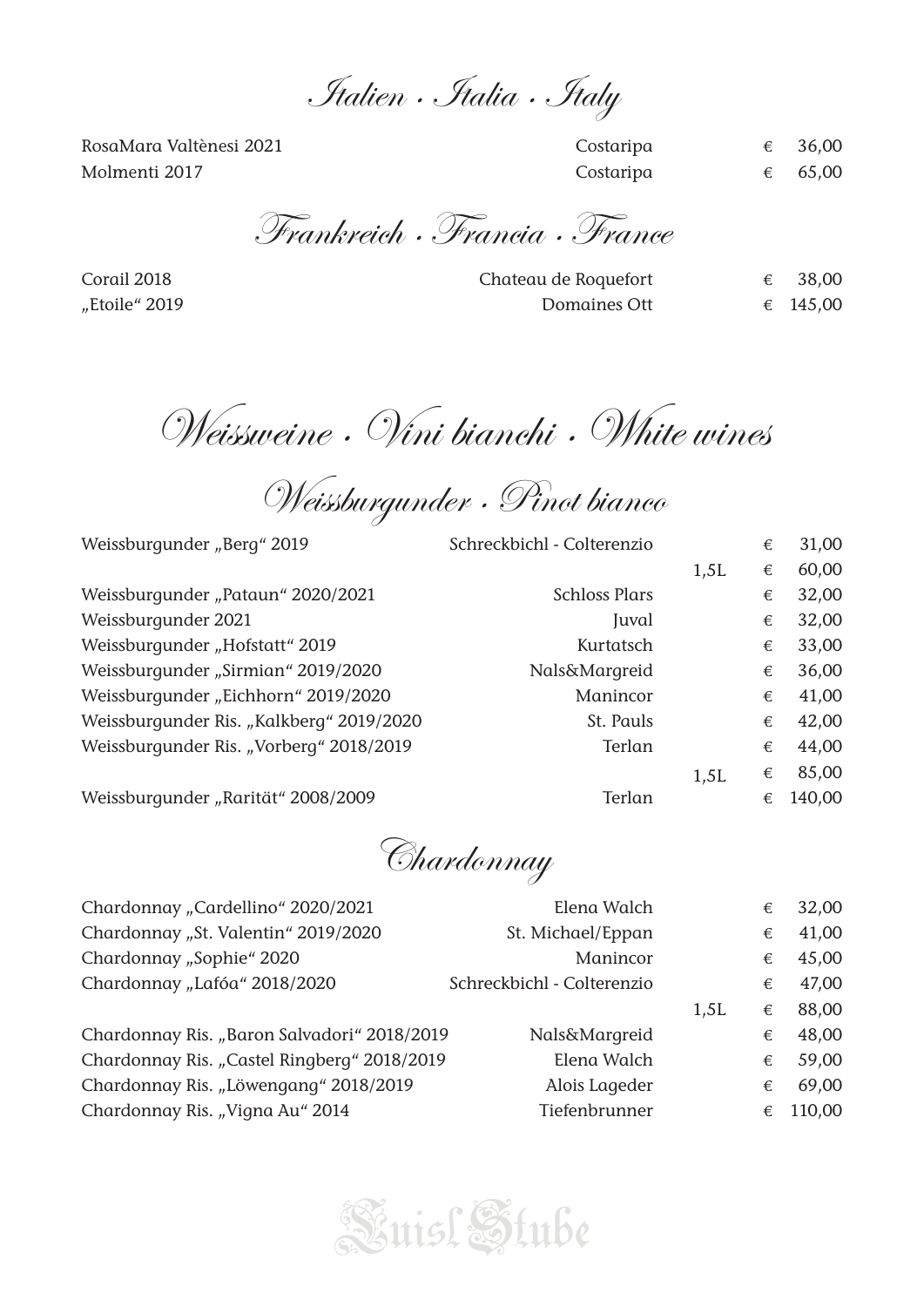

| Pinot Grigio "15" 2021                | Castelfeder       | € 34,00 |
|---------------------------------------|-------------------|---------|
| Pinot Grigio "Punggl" 2019/2020       | Nals&Margreid     | € 36,00 |
| Pinot Grigio "St. Valentin" 2019/2020 | St. Michael/Eppan | € 42,00 |
| Pinot Grigio "Unterebner" 2016/2020   | Tramin            | € 45,00 |

Sauvignon

| Sauvignon Marzan 2020            | <b>Schloss Plars</b>       |      | € | 34,00 |
|----------------------------------|----------------------------|------|---|-------|
| Sauvignon "Floreado" 2020/2021   | Andrian                    |      | € | 35,00 |
| Sauvignon "Winkl" 2020/2021      | Terlan                     |      | € | 36,00 |
|                                  |                            | 1,5L | € | 75,00 |
| Sauvignon "Marie Chèrie" 2019    | Maria Calligione           |      | € | 35,00 |
| Sauvignon "Tannenberg" 2020      | Manincor                   |      | € | 37,00 |
| Sauvignon "Schweizer" 2019/2020  | Franz Haas                 |      | € | 38,00 |
| Sauvignon "Voglar" 2017/2018     | Peter Dipoli               |      | € | 38,00 |
| 2014                             |                            |      | € | 50,00 |
| Sauvignon St. Valentin 2020/2021 | St. Michael/Eppan          |      | € | 43,00 |
| Sauvignon "Lafóa" 2019           | Schreckbichl - Colterenzio | 1,5L | € | 47,00 |
| 2019                             |                            |      | € | 68,00 |
| Sauvignon "Oberberg" 2018        | Kornell                    |      | € | 49,00 |
| Sauvignon "Quarz" 2019/2020      | Terlan                     |      | € | 65,00 |
| 2015/2016/2017/2018              |                            |      | € | 80,00 |

Sylvaner

Sylvaner "R" 2018 Sylvaner "Alte Rebe" 2019

| Köfererhof | 42,00 |
|------------|-------|
| Pacherhof  | 44,00 |

Grüner Veltliner

| Grüner Veltliner 2019                  | Johanna Röckhof | € 32,00 |
|----------------------------------------|-----------------|---------|
| Grüner Veltliner "Hoandlhof" 2019/2020 | Manni Nössing   | € 33,00 |

Kerner

| Kerner 2021               | Haidenhof       | € | 28,00   |
|---------------------------|-----------------|---|---------|
| Kerner 2020               | Manni Nössing   |   | € 30,00 |
| Kerner "Vinschgau" 2019   | Meran           |   | € 31,00 |
| Kerner "Praepositus" 2019 | <b>Neustift</b> |   | € 32,00 |

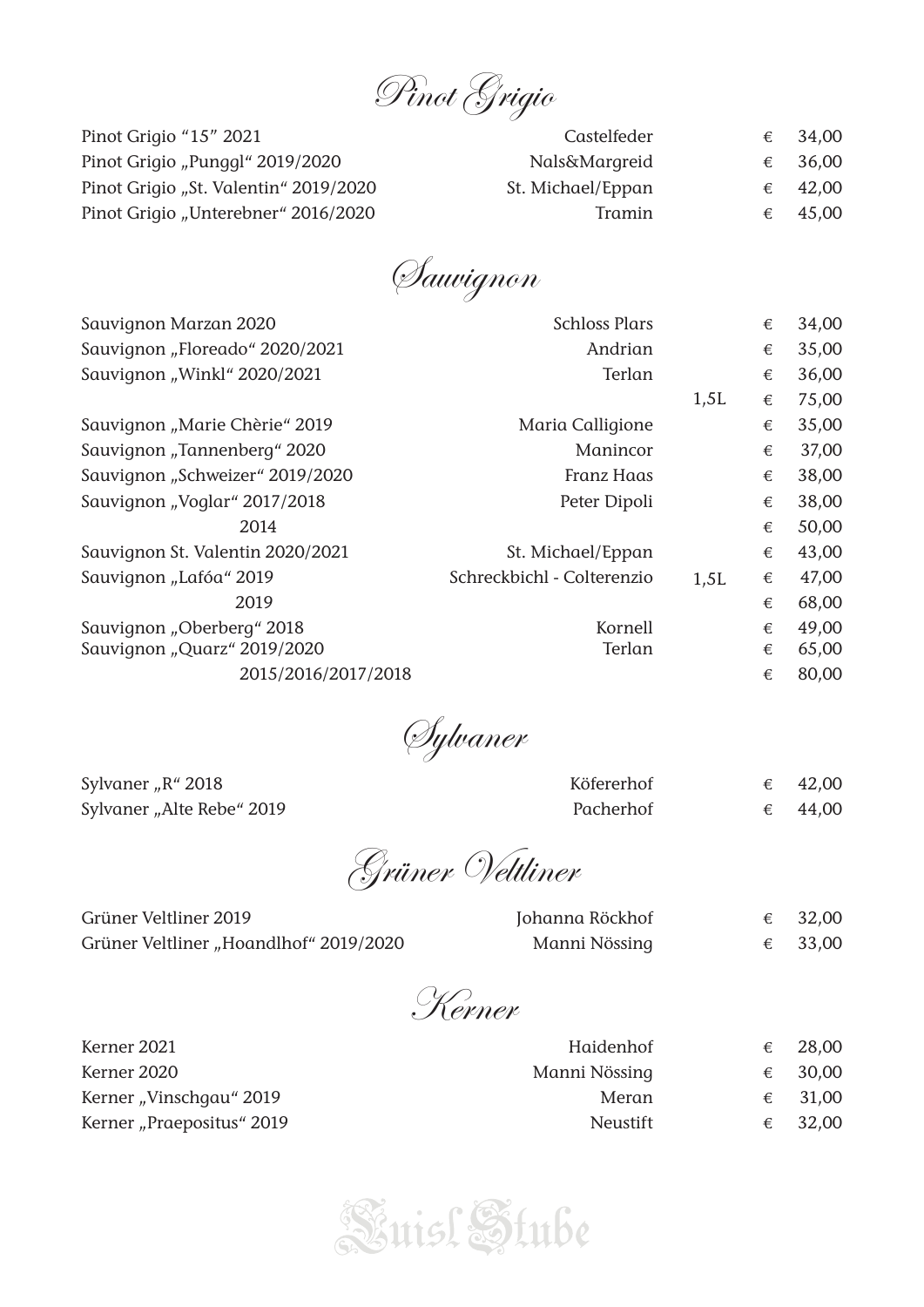Riesling

Riesling 2020 Riesling 2017/2019 Riesling "Praepositus" 2018 Riesling "Alte Rebe"2018

| Pacherhof       | € | 34,00   |
|-----------------|---|---------|
| Falkenstein     |   | € 36,00 |
| <b>Neustift</b> |   | € 45,00 |
| Falkenstein     | € | 51,00   |

Müller Thurgau

| Müller Thurgau "Sass Rigais" 2020   | Manni Nössing |      | € 30,00  |
|-------------------------------------|---------------|------|----------|
| Müller Thurgau "Graun" 2016/2020    | Kurtatsch     |      | € 31,00  |
| Müller Thurgau "Feldmarschall" 2018 | Tiefenbrunner |      | € 70,00  |
|                                     |               | 1.5L | € 140,00 |

Gewürztraminer

| Gewürztraminer "Festival" 2020        | Meran       |   | € 32,00          |
|---------------------------------------|-------------|---|------------------|
| Gewürztraminer "Nussbaumer" 2018/2020 | Tramin      |   | $\epsilon$ 45,00 |
| Gewürztraminer "Brenntal" 2015        | Kurtatsch   | € | 48,00            |
| Gewürztraminer "Kastelaz" 2016        | Elena Walch |   | € 55,00          |

Goldmuskateller · Moscato Giallo

Goldmuskateller 2018/2021 Moscato Giallo 2018/2020

| St. Pauls | 31,00   |
|-----------|---------|
| Manincor  | € 32,00 |

Cuvée

| Terlaner Klassisch (WB,CH,S) 2020/2021 | Terlan                     |      | € | 35,00  |
|----------------------------------------|----------------------------|------|---|--------|
| Manna (R,CH,GW,S) 2018/2020            | <b>Franz Haas</b>          |      | € | 43,00  |
| Stoan (CH, WB, S, GW) 2019/2020        | Tramin                     |      | € | 47,00  |
| 2018                                   |                            | 1,5L | € | 90,00  |
| Amistar (S, PG, CH) 2019               | Peter&Sölva                |      | € | 44,00  |
| Aichberg (CH, WB, S) 2018              | Kornell                    |      | € | 49,00  |
| Liebenstein (WB,CH) 2017               | Baron Longo                |      | € | 54,00  |
| Nova Domus (WB,CH,S) 2017/2019         | Terlan                     |      | € | 59,00  |
| 2017                                   |                            | 1,5L | € | 125,00 |
| Beyond the Clouds (CH, S, R, GW) 2018  | Elena Walch                |      | € | 69,00  |
| LR (CH, WB, S, Gewürz.) 2017/2018      | Schreckbichl - Colterenzio |      | € | 149,00 |
| Nama (CH, WB, S) 2016                  | Nals&Magreid               |      | € | 164,00 |
| Appius (S,CH,PG) 2015/2016             | St. Michael/Eppan          |      | € | 172,00 |
| Primus (WB,CH,S) 2015                  | Terlan                     |      | € | 235,00 |

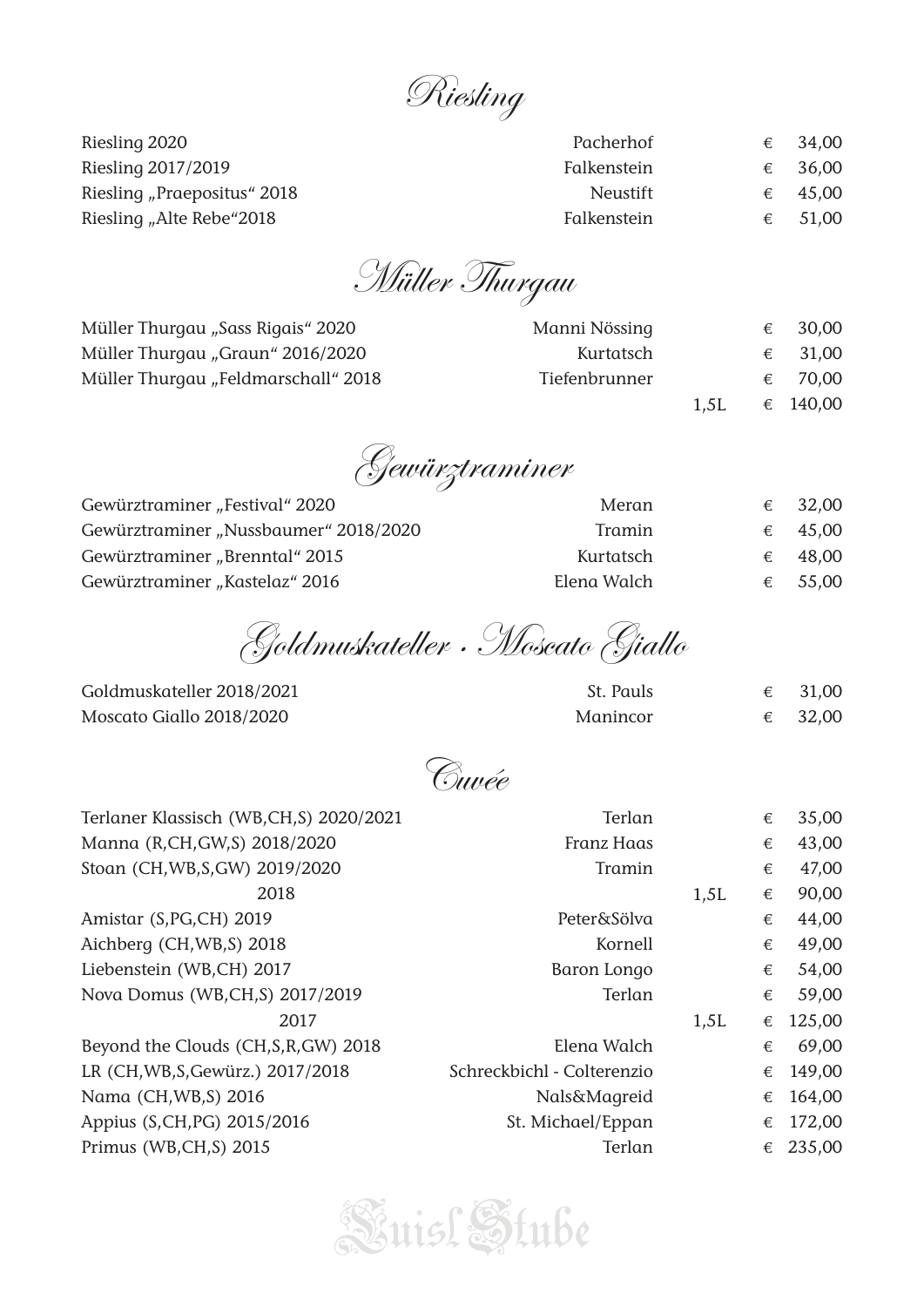# Venetien · Veneto

| Lugana 2020/2021                      | Ca' dei Frati     | 36,00            |
|---------------------------------------|-------------------|------------------|
| Soave Superiore "Calvarino" 2017/2020 | Pieropan          | 37,00            |
| Soave Superiore "Calvarino" 2010/2011 | Pieropan          | € 79,00          |
| Soave Superiore "Runcata" 2018        | Giacobbe dal Cero | $\epsilon$ 42,00 |

Friaul · Friuli

| 31,00 |
|-------|
| 34,00 |
| 38,00 |
| 45,00 |
| 48,00 |
| 51,00 |
| 78,00 |
|       |

Toskana - Toscana

| Chardonnay "Collezione Privata" 2019 | Isole e Olena | $\epsilon$ 71,00 |
|--------------------------------------|---------------|------------------|
| Chardonnay 2017                      | Monteverro    | € 138,00         |

Aostatal - Valle d'Aosta

Chardonnay 2019 **Chardonnay 2019 Anselmet**  $\epsilon$  58,00

Umbrien - Umbria

Cervaro della Sala (Ch/Grechetto) 2019 Antinori € 95,00

Österreich · Austria · Austria

| Rudi Pichler        | € | 52,00    |
|---------------------|---|----------|
| Knoll               | € | 72,00    |
| <b>Bernhard Ott</b> | € | 79,00    |
|                     |   |          |
| Prager              | € | 42,00    |
| Knoll               | € | 97,00    |
| Franz Hirtzberger   | € | 125,00   |
| F.X. Pichler        |   | € 292,00 |
|                     |   |          |



- -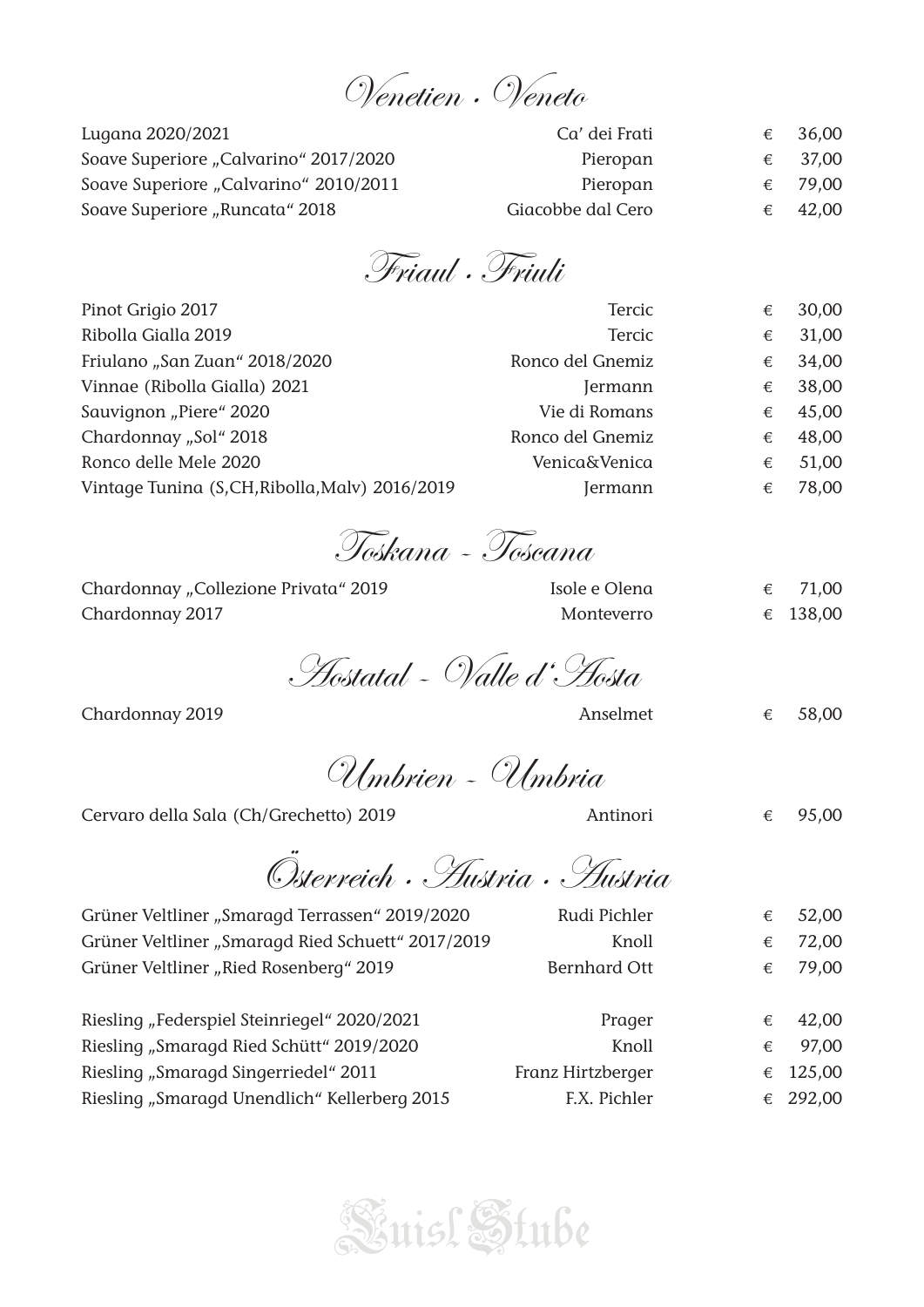Deutschland · Germania · Germany

| Pfalz                               |                    |   |       |
|-------------------------------------|--------------------|---|-------|
| Riesling "Forst" 2017/2020          | Bassermann Jordan  | € | 44,00 |
| Nahe                                |                    |   |       |
| Riesling "Tonschiefer" 2020/2021    | Dönnhoff           | € | 37,00 |
| Riesling "Kupfergrube" GG 2016      | Gut Hermannsberg   | € | 74,00 |
| Riesling "Herrmannshöhle" GG 2018   | Dönnhoff           | € | 95,00 |
| Rheinhessen                         |                    |   |       |
| Riesling "Eisquell" 2020            | Battenfeld Spanier | € | 31,00 |
| <b>Baden</b>                        |                    |   |       |
| Grauburgunder "Schlossberg" GG 2016 | Franz Keller       | € | 69,00 |

Frankreich · Francia · France

| Alsace                                                            |                          |       |        |
|-------------------------------------------------------------------|--------------------------|-------|--------|
| Gewürztraminer 2017                                               | Frédéric Mochel          | €     | 45,00  |
| <b>Bourgogne</b>                                                  |                          |       |        |
| Aligoté 2018/2020                                                 | Pierre Morey             | €     | 32,00  |
| Chablis "Grand Régnard" 2019                                      | Régnard                  | €     | 51,00  |
| Chablis 1 <sup>er</sup> Cru "Vaillons" 2019                       | Jean Paul & Benoît Droin | €     | 54,00  |
| Chablis 1 <sup>er</sup> Cru "Cote de Léchet" 2019                 | <b>Thierry Laffay</b>    | €     | 77,00  |
| Chablis Grand Cru "Les Preuses" 2019/2020                         | Domaine Servin           | €     | 98,00  |
| Chablis Grand Cru "Les Clos" 2018                                 | <b>Albert Pic</b>        | $\in$ | 112,00 |
| Pouilly Fuissé Tête de Cru 2017/2019                              | Châteaux Fuissé          | €     | 64,00  |
| Beaune Champs-Pimont 2016                                         | Jacques Prieur           | €     | 108,00 |
| Mersault "Terres Blanches" 2017                                   | Régnard                  | €     | 125,00 |
| Mersault "Les Tessons" 2015                                       | Pierre Morey             | €     | 139,00 |
| Mersault 1er Cru "Blagny" 2017                                    | Antoine Jobard           | €     | 165,00 |
| 2014                                                              |                          | €     | 190,00 |
| 2012                                                              |                          | €     | 215,00 |
| Puligny - Montrachet 2019                                         | Jacques Carillon         | €     | 139,00 |
| Puligny - Montrachet 2007                                         | <b>Etienne Sauzet</b>    | €     | 270,00 |
| Chassagne-Montrachet 1 <sup>er</sup> Cru "Les<br>Caillerets" 2019 | Fontaine - Gagnard       | €     | 175,00 |
| Batard - Montrachet Grand Cru 2019                                | Fontaine - Gagnard       | €     | 400,00 |
| Corte du Rhone                                                    |                          |       |        |
| Condrieu "La Bonnette" 2019                                       | Domaine Rostaing         | €     | 108,00 |

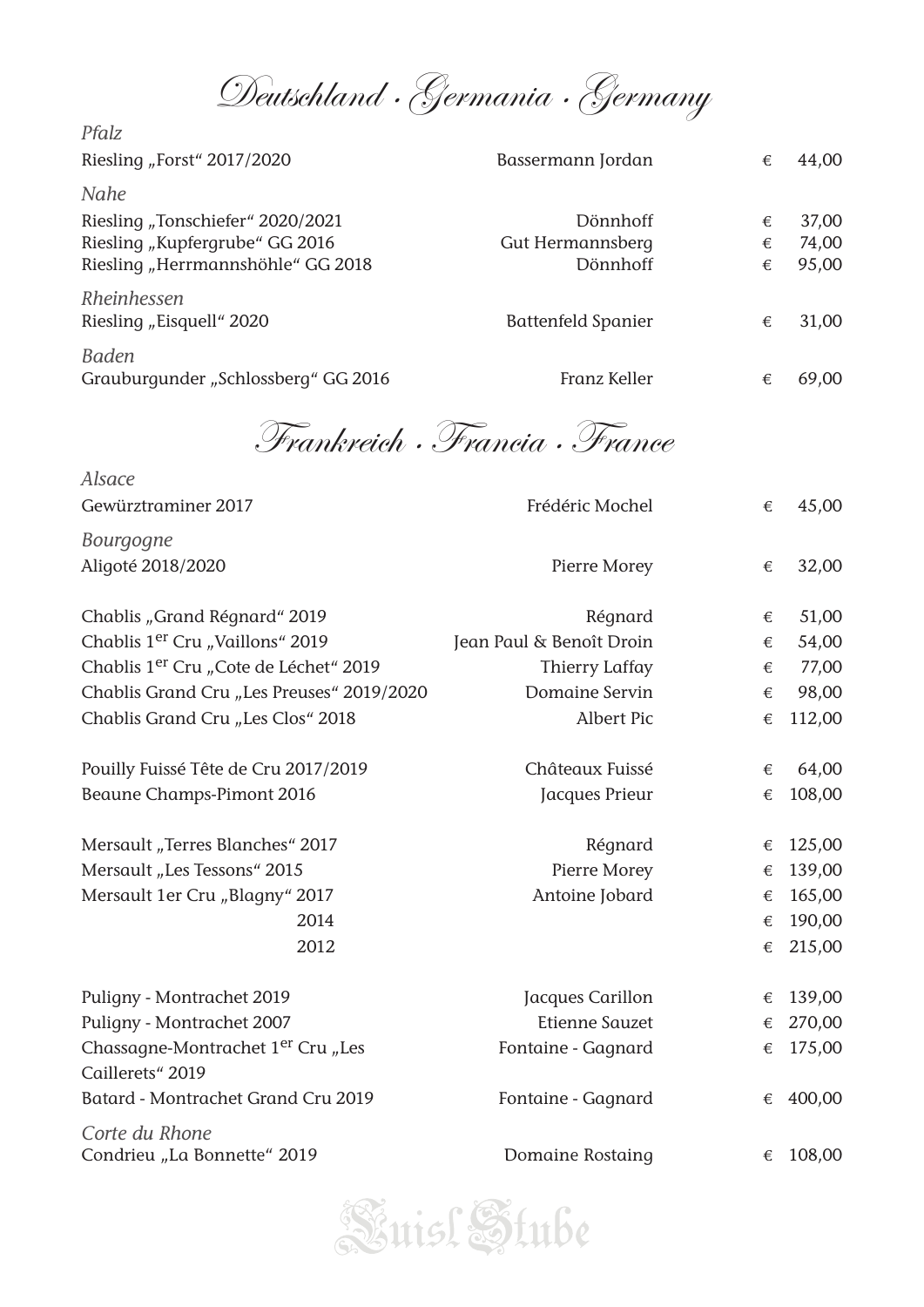*Loire*

| André Vatan      | € | 37,00    |
|------------------|---|----------|
| Chateau du Nozet | € | 45,00    |
| Chateau du Nozet |   | € 49,00  |
| Didier Daqueneau |   | € 235,00 |
| Didier Daqueneau |   | € 255,00 |
|                  |   |          |

Rotweine · Vini rossi · Red wines

Vernatsch · Schiava

Vernatsch "Gschleier" 2019 Vernatsch "Fürst" 2017

| Girlan | 32,00 |
|--------|-------|
| Meran  | 35,00 |

St. Magdalener

| St. Magdalener Vigna Premstaller 2020 | Rottensteiner           | €          | 31,00   |
|---------------------------------------|-------------------------|------------|---------|
| St. Magdalener Klassisch 2020         | Pfannenstielhof         | €          | 30,00   |
| St. Magdalener "Hub" 2019             | Untermoserhof           |            | € 30,00 |
| St. Magdalener 2021                   | <b>Ansitz Waldgries</b> | $\epsilon$ | 29,00   |
| St. Magdalener "Gran Marie" 2019      | Fliederhof              |            | € 36,00 |

Blauburgunder · Pinot Nero

| Blauburgunder "St. Daniel" 2018          | Schreckbichl - Colterenzio |      | € | 32,00  |
|------------------------------------------|----------------------------|------|---|--------|
|                                          |                            | 1,5L | € | 64,00  |
| Blauburgunder Ris. "Monticol" 2019       | Terlan                     |      | € | 38,00  |
| Blauburgunder 2018                       | Prackfol                   |      | € | 41,00  |
| Blauburgunder 2019                       | <b>Franz Haas</b>          |      | € | 42,00  |
| Blauburgunder 2015/2016                  | Gottardi                   |      | € | 45,00  |
| Blauburgunder "Mason" 2019/2020          | Manincor                   |      | € | 43,00  |
| Blauburgunder "Filari di Mazzon" 2019    | Carlotto                   |      | € | 47,00  |
| Blauburgunder Ris. "Burgum Novum" 2017   | Castelfeder                |      | € | 51,00  |
| Blauburgunder Ris. 2017                  | Schloss Englar             |      | € | 59,00  |
| Blauburgunder Ris. "Trattmann" 2017/2018 | Girlan                     |      | € | 65,00  |
| 2016                                     |                            | 1,5L | € | 125,00 |
| Blauburgunder "Barthenau" 2016/2017      | Hofstätter                 |      | € | 86,00  |
| 2001                                     |                            |      | € | 135,00 |
| Blauburgunder "Aton" 2017                | Elena Walch                |      | € | 185,00 |
|                                          |                            |      |   |        |

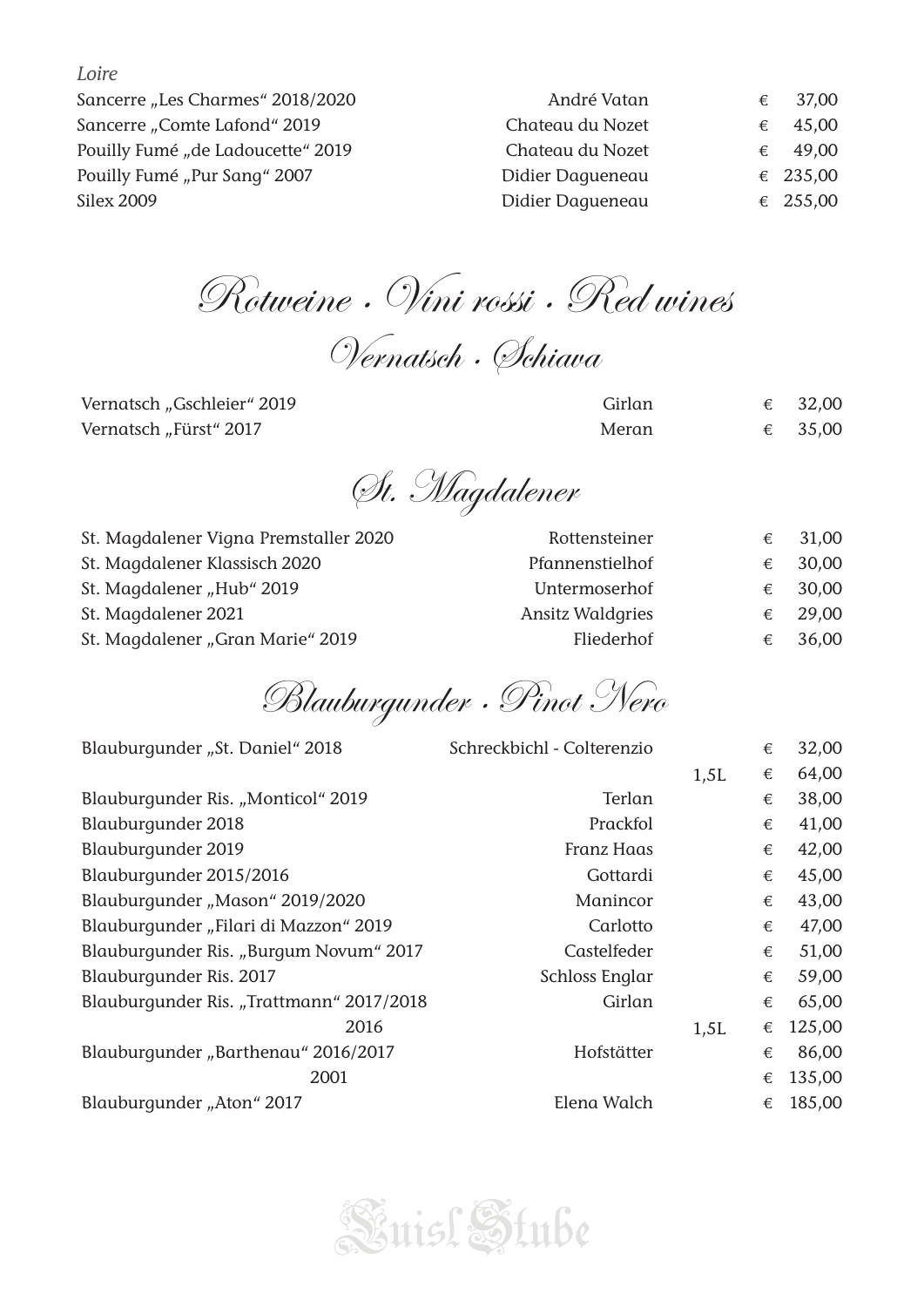Merlot

| Merlot Ris. "Fihl" 2018          | Dipoli           | € | 33,00  |
|----------------------------------|------------------|---|--------|
| Merlot Riserva 2018              | Haidenhof        | € | 35,00  |
| Merlot Ris. "Brenntal" 2017/2018 | Kurtatsch        | € | 48,00  |
| Merlot Ris. "Gant" 2016/2018     | Andrian          | € | 52,00  |
| Merlot Ris. "Kastelaz" 2015/2017 | Elena Walch      | € | 55,00  |
| 2005                             |                  | € | 87,00  |
| Merlot Ris. "Lona" 2018          | St. Pauls        | € | 69,00  |
| Merlot Ris. "Kressfeld" 2016     | Kornellhof       | € | 81,00  |
| Merlot Ris. "Kunststück" 2018    | Kellerei Kaltern | € | 115,00 |
|                                  |                  |   |        |

Cabernet

| Cabernet "Campaner" 2018/2019   | Kaltern                    | € 30,00 |
|---------------------------------|----------------------------|---------|
| Cabernet "Lafot" 2019           | Nals&Margreid              | € 34,00 |
| Cabernet "Lafóa" 2016/2018      | Schreckbichl - Colterenzio | € 79,00 |
| Cabernet "Freienfeld" 2016/2018 | Kurtatsch                  | € 88,00 |

Cuvée

| Gneis (BB,ZW,ST.L,Gamaret,Garanoir) 2019 | Castel Juval               |      | € | 30,00  |
|------------------------------------------|----------------------------|------|---|--------|
| Reserve del Conte (Merlot, C.S.Laq) 2019 | Manincor                   |      | € | 33,00  |
| Soma (C,M) 2018/2019                     | Kurtatsch                  |      | € | 37,00  |
| Linticlarus (C,M) 2018                   | Tiefenbrunner              |      | € | 62,00  |
| Anticus (C,M) 2016/2018                  | Nals&Margreid              |      | € | 55,00  |
|                                          |                            | 1,5L | € | 105,00 |
| Cornelius (C,M) 2017                     | Schreckbichl - Colterenzio |      | € | 51,00  |
|                                          |                            |      | € | 120,00 |
| Loam (C,M) 2018                          | Tramin                     |      | € | 58,00  |
| Iugum (CS,M) 2015/2016                   | Dipoli                     |      | € | 64,00  |
| 2011                                     |                            | 1,5L | € | 80,00  |
| Arzio (M,CF,CS) 2018                     | Baron di Pauli             |      | € | 65,00  |
| Kermesse (SY, P.V., C, M, L) 2015/2017   | Elena Walch                |      | € | 70,00  |
| Castel Campan (Merlot, C.F.) 2016/2019   | Manincor                   |      | € | 92,00  |
| 2013                                     |                            |      | € | 130,00 |

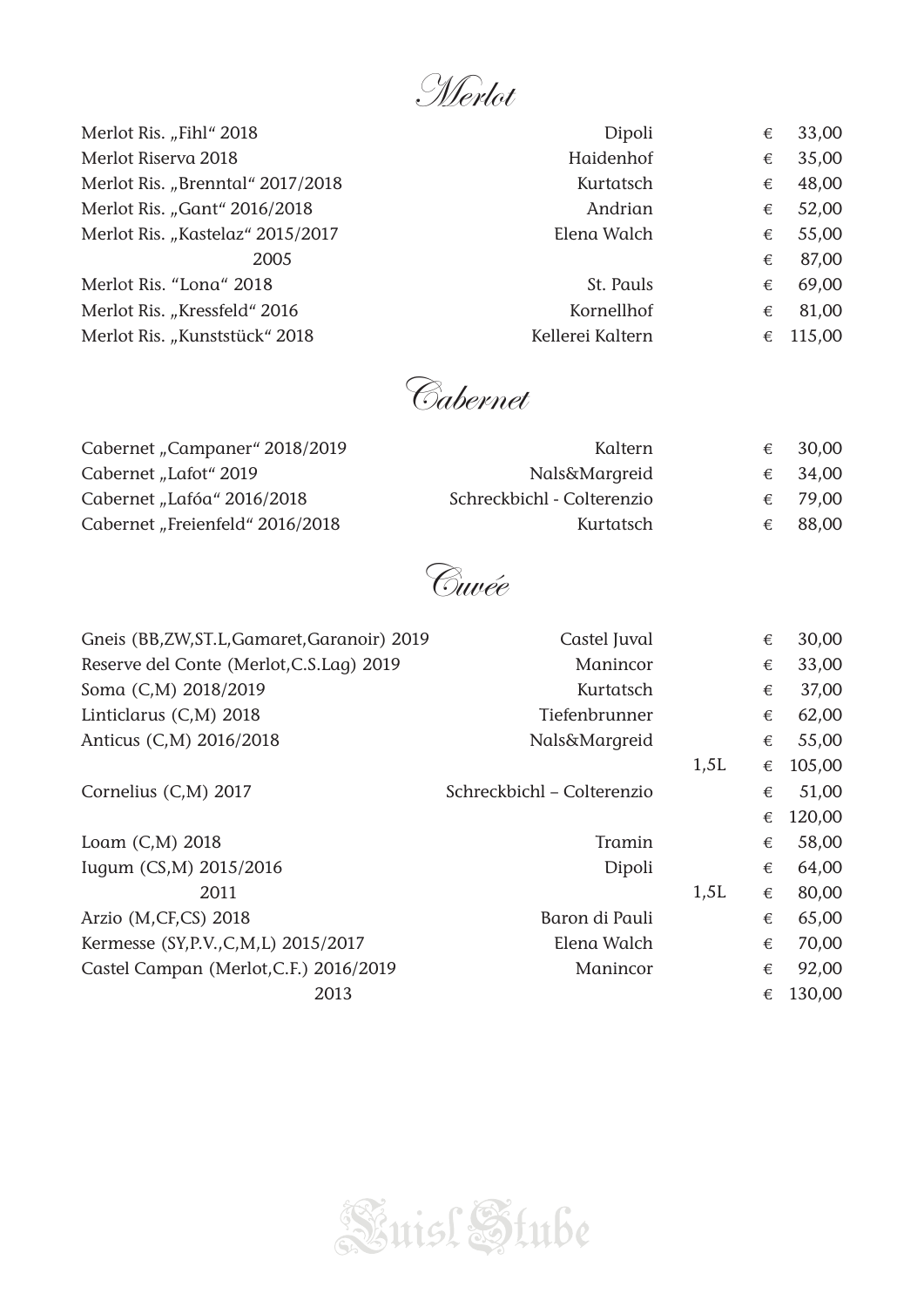Lagrein

| Lagrein Ris. "Ora in Ora" 2018/2019  | Carlotto                |      | € | 32,00  |
|--------------------------------------|-------------------------|------|---|--------|
| Lagrein 2020                         | Fliederhof              |      | € | 33,00  |
| Lagrein Ris. Prestige 2019           | <b>Bozen</b>            |      | € | 45,00  |
| Lagrein Ris. "Staffes" 2018          | Kornellhof              |      | € | 46,00  |
| Lagrein Ris. 2019                    | Waldgries               |      | € | 48,00  |
| Lagrein Ris. "Manus" 2015            | Ritterhof               |      | € | 54,00  |
| Lagrein Ris. 2019                    | Unterganzner            |      | € | 55,00  |
| Lagrein Ris. "Tor di Lupo" 2018/2019 | Andrian                 |      | € | 60,00  |
| 2017                                 |                         | 1,5L | € | 120,00 |
| Lagrein Ris. "Taber" 2018            | <b>Bozen</b>            |      | € | 69,00  |
| 2015                                 |                         | 1,5L | € | 140,00 |
| Lagrein Ris. "Mirell" 2017/2018      | Waldgries               |      | € | 61,00  |
| Lagrein Ris. "Castel Ringberg" 2017  | Elena Walch             |      | € | 62,00  |
| Lagrein Ris. "Porphyr" 2016          | Terlan                  |      | € | 70,00  |
| 2017                                 |                         | 1,5L | € | 126,00 |
| Lamarein Ris. 2018                   | Erbhof Unterganzner     |      | € | 98,00  |
| 2016                                 |                         |      | € | 105,00 |
| 2018                                 |                         | 1,5L | € | 190,00 |
| Lagrein Ris. 2014                    | Weingarten Klosteranger |      | € | 105,00 |
| Lagrein Ris. "Roblinus" 2015         | Waldgries               |      | € | 132,00 |
|                                      |                         |      |   |        |

Trient · Trento

| Teroldego Ris. Diedri 2018                 | Dorigati            | € | 34,00    |
|--------------------------------------------|---------------------|---|----------|
| TSan Leonardo 2014 (C.S.Carménère, Merlot) | Tenuta San Leonardo |   | 80,00    |
| 2014                                       |                     |   | € 158,00 |

Venetien · Veneto

| Valpolicella classico "Casal Vegri" 2018/2019 | Ca la Bionda     | € | 37,00  |
|-----------------------------------------------|------------------|---|--------|
| Valpolicella Ripassa 2018                     | Le Ragose        | € | 39,00  |
| Amarone 2011                                  | Secondo Marco    | € | 67,00  |
| Amarone 2009                                  | Tommasi          | € | 98,00  |
| Amarone 2008                                  | Tommasi          | € | 104,00 |
| Amarone 2011                                  | Bertani          | € | 151,00 |
| Amarone 1998                                  | Bertani          | € | 392,00 |
| Amarone 2009                                  | De Buris         | € | 295,00 |
| Amarone 2008                                  | De Buris         | € | 305,00 |
| Amarone 2003                                  | Quintarelli      | € | 395,00 |
| Amarone 2007                                  | Quintarelli      | € | 345,00 |
| Amarone 2010                                  | Dal Forno Romano | € | 359,00 |
|                                               |                  |   |        |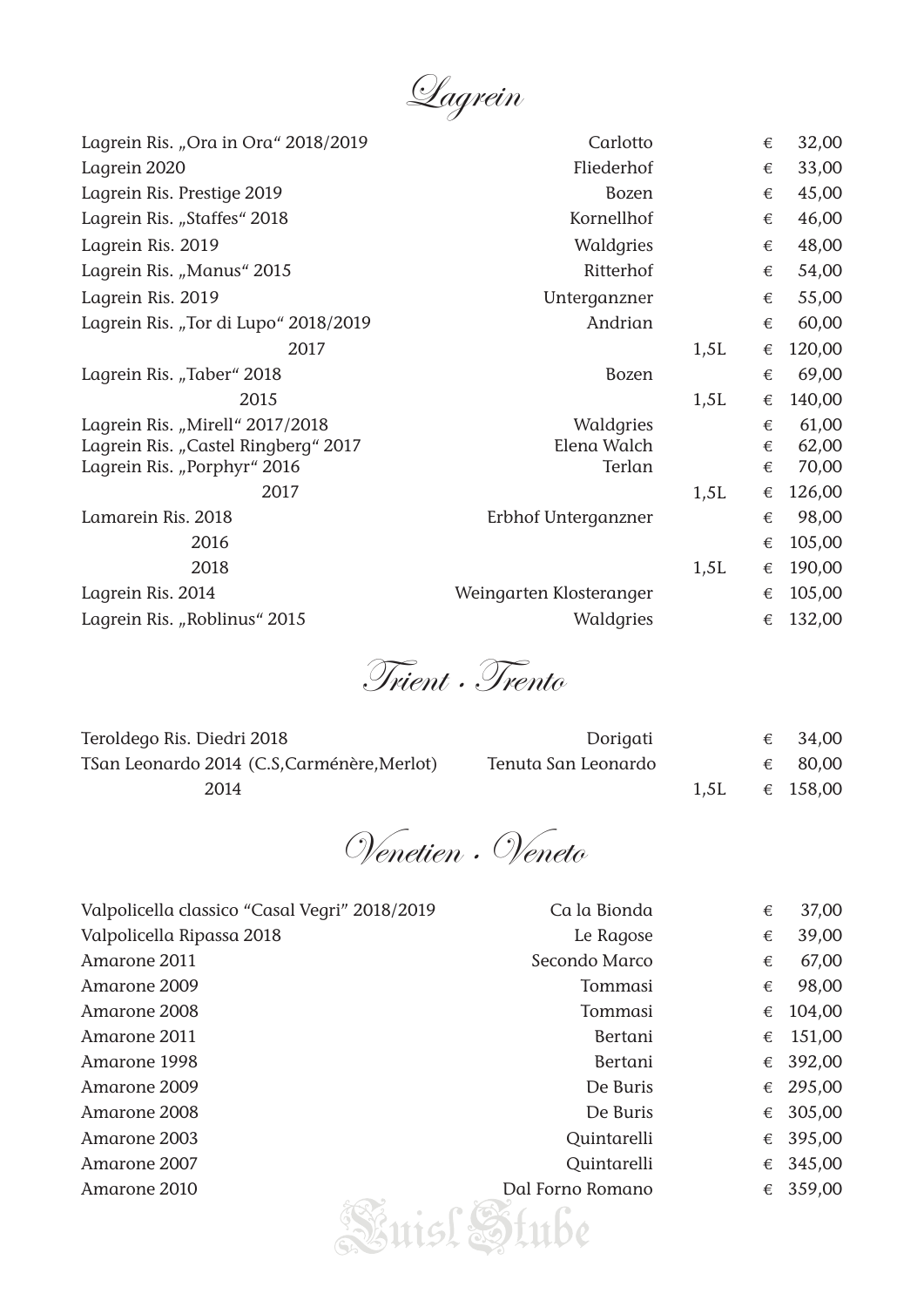Aostatal - Valle d'Aosta

Semel Pater (BB) 2019  $\epsilon$  84,00

Piemonte · Piemont

| Dolcetto d'Alba 2020                      | Luciano Sandrone     | € | 31,00  |
|-------------------------------------------|----------------------|---|--------|
| Barbera d'Alba 2019                       | Luciano Sandrone     | € | 36,00  |
| Barbera d'Alba "Conca Tre Pille" 2018     | Aldo Conterno        | € | 41,00  |
| Barbaresco 2018                           | Prod. del Barbaresco | € | 45,00  |
| Barbaresco "Vanotu" 2017                  | Pelissero            | € | 89,00  |
| 2012                                      |                      | € | 102,00 |
| Barbaresco 2014                           | Gaja                 | € | 210,00 |
| Barolo 2018                               | Massolino            | € | 52,00  |
| Barolo "Marcenasco" 2017                  | Renato Ratti         | € | 60,00  |
| 1999                                      |                      | € | 140,00 |
| Barolo "Ravera di Monforte" 2017/2018     | Piero Benevelli      | € | 76,00  |
| Barolo "Ginestra Casa Maté" 2017          | Elio Grasso          | € | 112,00 |
| Barolo "Aleste" 2015                      | Luciano Sandrone     | € | 149,00 |
| Barolo "Colonnello" 2017                  | Aldo Conterno        | € | 158,00 |
| Barolo "Prapo" 2017                       | Ceretto              | € | 160,00 |
| Barolo "Vigna Cappella di S.Stefano" 1997 | Rocche dei Manzoni   | € | 215,00 |
| Barolo "Bricco Rocche" 2013               | Ceretto              | € | 255,00 |
| 2006                                      |                      | € | 310,00 |
| Barolo "Vite Talin" 2013                  | Luciano Sandrone     | € | 480,00 |
| Bricco dell' Uccellone 2013/2017          | <b>Braida</b>        | € | 120,00 |

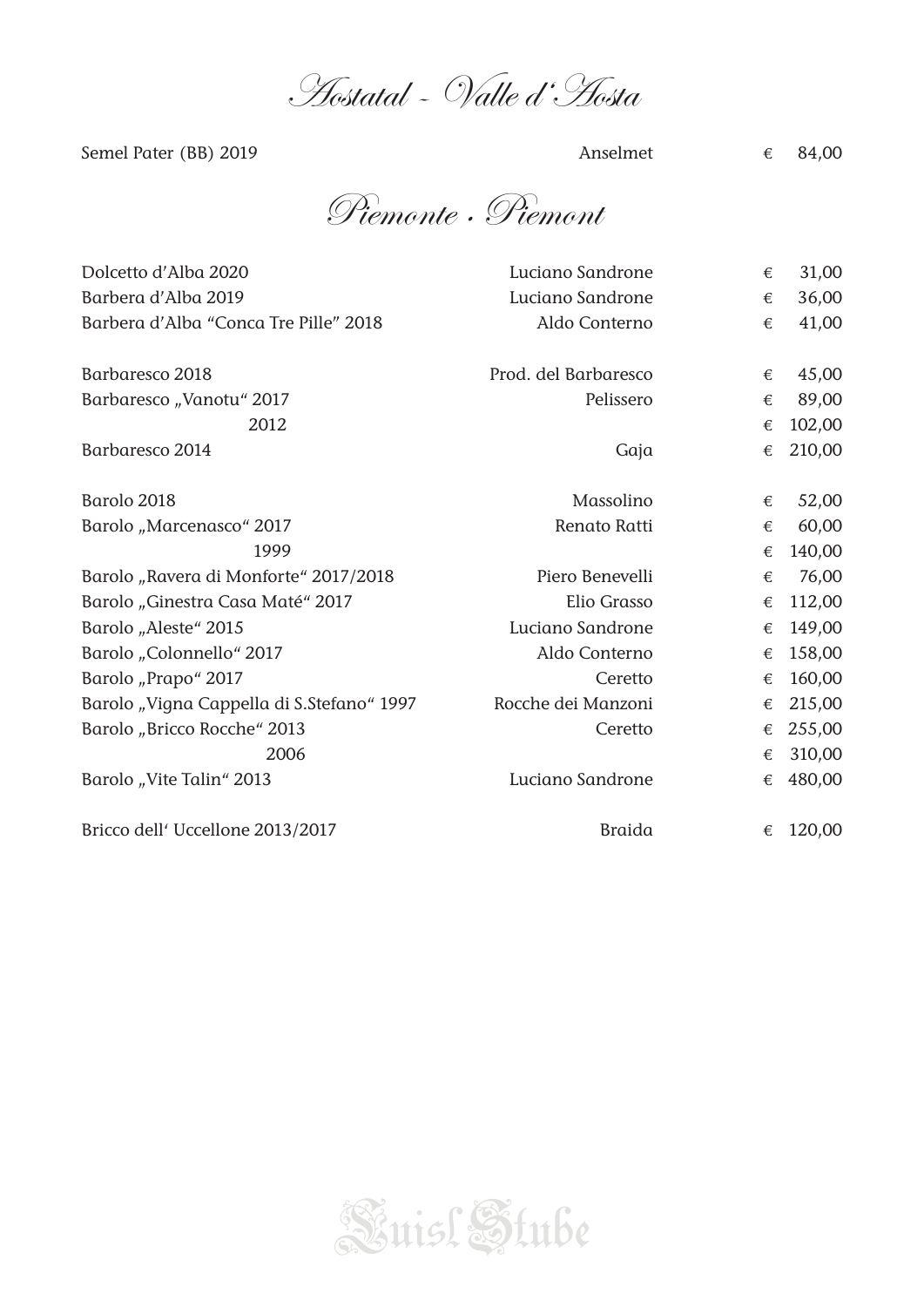

| Chianti Classico 2016                             | Cacchiano             |      | € | 32,00  |
|---------------------------------------------------|-----------------------|------|---|--------|
| Chianti Classico "Gran Selezione" 2015            | Tenuta di Nozzole     |      | € | 50,00  |
| Chianti Classico "Rancia" 2016                    | Felsina               |      | € | 52,00  |
| Chianti Classico "Badia e Passignano" 2016        | Antinori              |      | € | 62,00  |
| Vino Nobile di Montepulciano 2016/2018            | Torcalvano            |      | € | 35,00  |
| Rosso di Montalcino "Corte Pavone" 2019           | Loacker               |      | € | 32,00  |
| Rosso di Montalcino 2016                          | Tenuta Uccelliera     |      | € | 36,00  |
| Brunello di Montalcino "Le due Sorelle" 2011/2015 | Tenuta La Fuga        |      | € | 75,00  |
| Brunello di Montalcino 2014/2017                  | Lisini                |      | € | 87,00  |
| Brunello di Montalcino 2001                       | Castello di Banfi     |      | € | 140,00 |
| Brunello di Montalcino 1997                       | Siro Pacenti          |      | € | 180,00 |
| Brunello di Montalcino "La Cerbaiola" 2005        | Giulio Salvioni       |      | € | 225,00 |
| Brunello di Montalcino "Sugarille" 1997           | Gaja                  |      | € | 290,00 |
| Insoglio (Syrah, Merlot, C.S., C.F.) 2019/2020    | Tenuta di Biserno     |      | € | 37,00  |
| Palistorti (SG,M,S) 2016/2019                     | Tenuta di Valgiano    |      | € | 42,00  |
| Villa Donoratico (C,M) 2017                       | Tenuta Argentiera     |      | € | 48,00  |
| Cabreo Il Borgo (Sangiovese, C.S.) 2018           | Folonari              |      | € | 60,00  |
| terre di Monteverro 2017                          | Monteverro            |      | € | 65,00  |
| 2018                                              |                       |      | € | 85,00  |
| Il Pino di Biserno (C.S,C.F,M) 2019               | Tenuta di Biserno     |      | € | 69,00  |
| Desiderio (Merlot) 2017                           | Avignonesi            |      | € | 73,00  |
| Riecine (Sangiovese) 2014/2017                    | Riecine               |      | € | 78,00  |
| Il Pareto (C.S.) 2017                             | Tenuta di Nozzole     |      | € | 81,00  |
| 2008                                              |                       |      | € | 125,00 |
| Marammia (Sangiovese) 2013                        | Tenuta Mara           |      | € | 82,00  |
| Sapaio (C.S., Petit Verdot, C.F.) 2016/2017       | Podere Sapaio         |      | € | 105,00 |
| Cepparello (Sangiovese) 2018                      | Isole e Olena         |      | € | 125,00 |
| Tignanello (Sangiovese, C.S, C.F.) 2016           | Antinori              |      | € | 139,00 |
| Luce (Merlot, Sangiovese) 2018                    | Frescobaldi           |      | € | 156,00 |
| Lavinia Maria (C.F, M, SY, CS) 2012               | Argentiera            |      | € | 165,00 |
| 2012                                              |                       | 1,5L | € | 330,00 |
| Sammarco (C.S., Sangiovese, Merlot) 1988          | Castello dei Rampolla |      | € | 340,00 |
| Flaccianello (Sangiovese) 2016/2018               | Fontodi               |      | € | 140,00 |
| Ornellaia (C.S,C.F,M) 2014                        | Tenuta dell'Ornellaia |      | € | 280,00 |
| 1999                                              |                       |      | € | 370,00 |
| 1998                                              |                       |      | € | 460,00 |
| Sassicaia (C.S,C.F) 2008                          | Tenuta San Guido      |      | € | 410,00 |

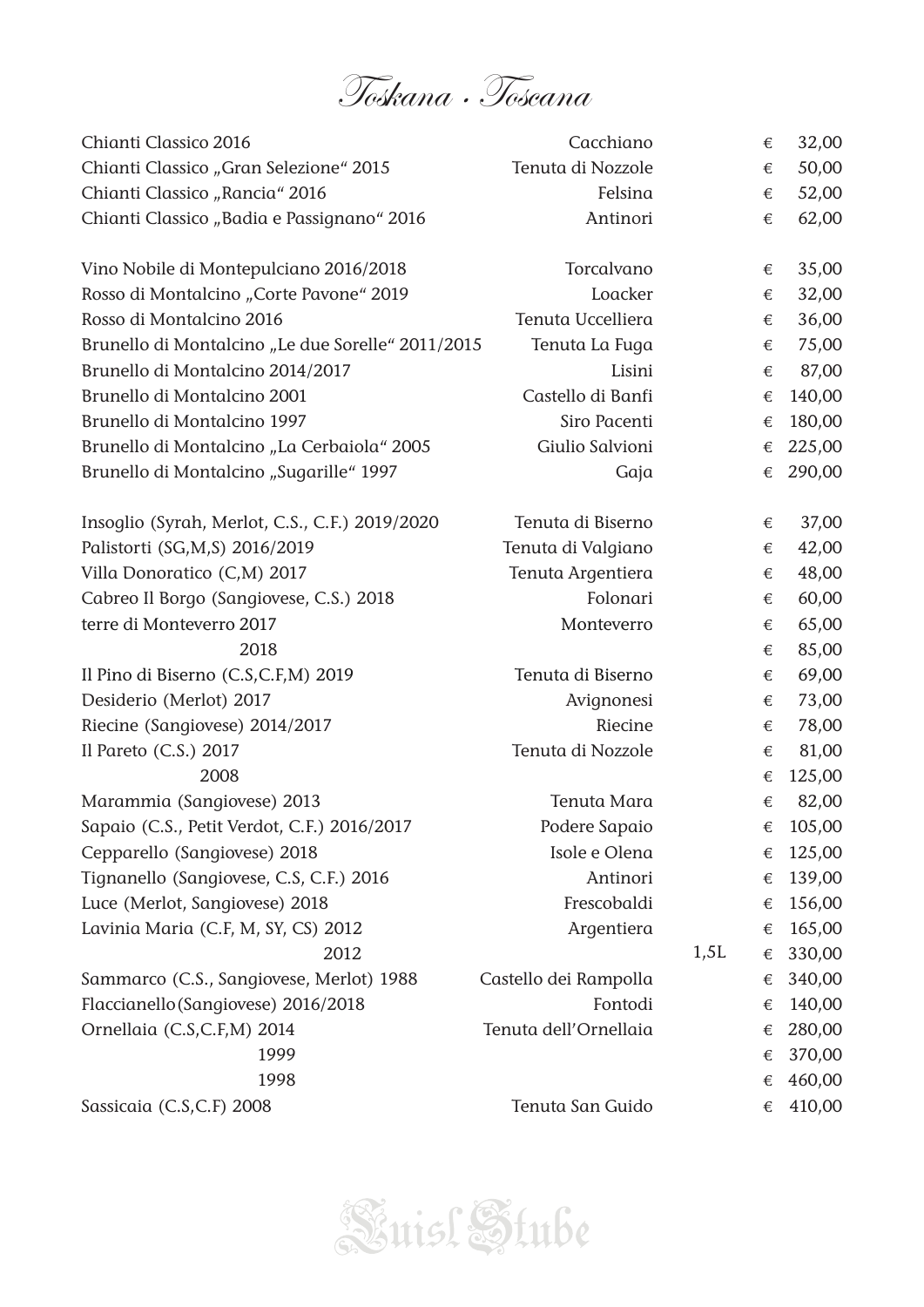Apulien · Puglia

Primitivo di Manduria "Ater" 2015 Ionis € 39,00 Negroamaro "Jo" 2017  $\epsilon$  89,00

Kampanien ·Campagnia

ION 2017 Stefania Barbot  $\epsilon$  35.00

Umbrien · Umbria

|  | Umbria Rosso Trentanni (M, Sang) 2014 | Famiglia Cotarella - Falesco |  | € 33,00 |
|--|---------------------------------------|------------------------------|--|---------|
|  |                                       |                              |  |         |

Sizilien · Sicilia

Nero d' Avola Riserva 2017/2018 Don Borgan Mille e una Notte 2015/2017

| Don Antonio Morgante | 55,00 |
|----------------------|-------|
| Donnafugata          | 89,00 |

Deutschland · Germania · Germany

Spätburgunder "Malterdinger" 2014 Spätburgunder Schlossberg GG 2016 Spätburgunder Schlossberg GG 2017

| Bernhard Huber | 1,5L | € | 84.00    |
|----------------|------|---|----------|
| Bernhard Huber |      |   | € 104,00 |
| Franz Keller   |      |   | € 134,00 |

Spanien · Spagna · Spain

Rioja Reserva 2017 Marqués de Murrieta € 45,00 Vega Sicilia Unico 1998 Vega Sicilia € 700,00

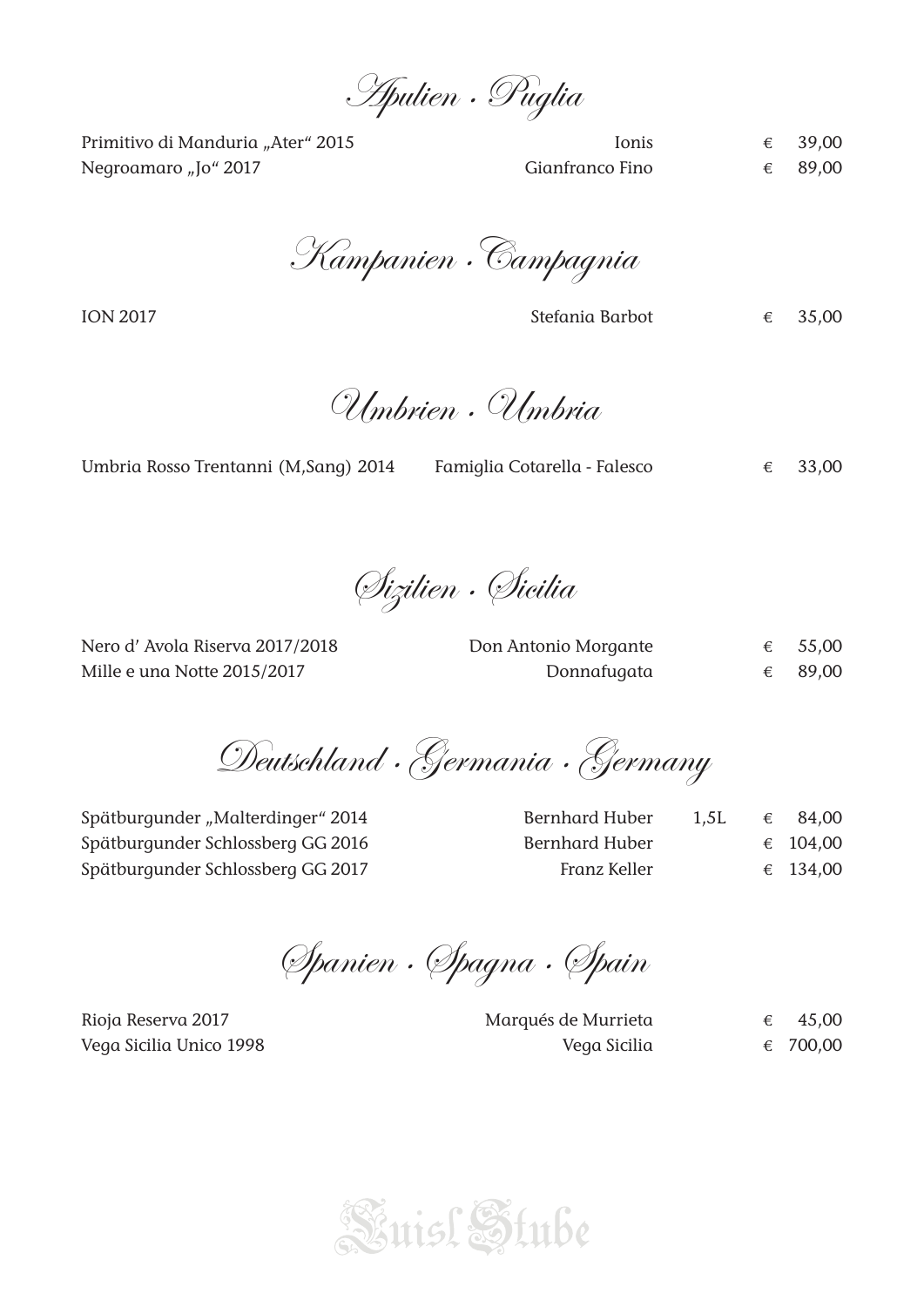Frankreich · Francia · France

| Burgund · Borgogna · Burgundy                                                |                                 |   |           |
|------------------------------------------------------------------------------|---------------------------------|---|-----------|
| Mercurey 1 <sup>er</sup> Cru "Clos de Myglands" 2019/2020                    | Faiveley                        | € | 65,00     |
| Nuits-Saint-Georges Vieilles Vignes 2015/2018                                | Alain Michelot                  | € | 107,00    |
| Aloxe - Corton 1er Cru "Les Vercots" 2017                                    | Tollot-Beaut                    | € | 118,00    |
| Chambolle - Musigny "Vieilles Vignes" 2017                                   | Dominique Laurent               | € | 118,00    |
| Gevrey-Chambertin 1 <sup>er</sup> Cru "Les Corbeaux" 2017                    | Lucien Boillot et Fils          | € | 112,00    |
| Gevrey-Chambertin "Vieilles Vignes" 2017                                     | <b>Harmand Geoffroy</b>         | € | 125,00    |
| Gevrey-Chambertin 1 <sup>er</sup> Cru "Estournelles<br>S. Jacques" 2018/2019 | Humbert Frères                  | € | 245,00    |
| Morey-Saint-Denis 1 <sup>er</sup> Cru "Les Charrières"<br>2017/2018          | Anne et Hervé Sigaut            | € | 125,00    |
| Volnay-Santenots 1 <sup>er</sup> Cru 2015                                    | Jacques Prieur                  | € | 194,00    |
| Grand Cru "Clos de Vougeot" 2018                                             | Gros Frère & Soeur              | € | 298,00    |
| Vosne-Romanée 1 <sup>er</sup> Cru "Les Beaumonts" 2019                       | Alain Hudelot-Noelat            | € | 395,00    |
| Grand Cru "Grands Echezeaux" 2019                                            | Nicole Lamarche                 | € | 580,00    |
| <b>Bordeaux</b>                                                              |                                 |   |           |
| Cru Monplaisir 2019                                                          | Gonet - Médeville               | € | 31,00     |
| Chateau de Pez 2018                                                          | Saint - Estèphe                 | € | 71,00     |
| Chateau Sociando Mallet 2018                                                 | Sylvie et Jean Gautreau         | € | 105,00    |
| Chateau Kirwan 2018                                                          |                                 | € | 138,00    |
| Chateau Léoville Poyferré 2017                                               |                                 | € | 170,00    |
| Chateau Grand-Puy-Lacoste 2016                                               |                                 | € | 235,00    |
| Chateau Canon 2003                                                           | Saint - Emilion                 | € | 235,00    |
| Chateau Pontet-Canet 2007                                                    | Alfred et Gerard Tesseron       | € | 240,00    |
| Chateau Latour 1991                                                          |                                 |   | € 1260,00 |
| Provence                                                                     |                                 |   |           |
| La Guillotine 2013 (Grenache, Shiraz, Merlot)                                | Cave de la Petite<br>Revolution | € | 209,00    |
| Visionnaire 2010 (Shiraz, Grenache)                                          | La Petit Revolution             | € | 259,00    |
| Vallée du Rhone                                                              |                                 |   |           |
| Crozes Hermitage 2018                                                        | Alai Graillot                   | € | 61,00     |
| Chateauneuf-du-Pape "Haute-Pierre" 2018                                      | Delas Frères                    | € | 78,00     |
| Chateauneuf-du-Pape Reserve 2019                                             | Le Clos du Caillou              | € | 245,00    |

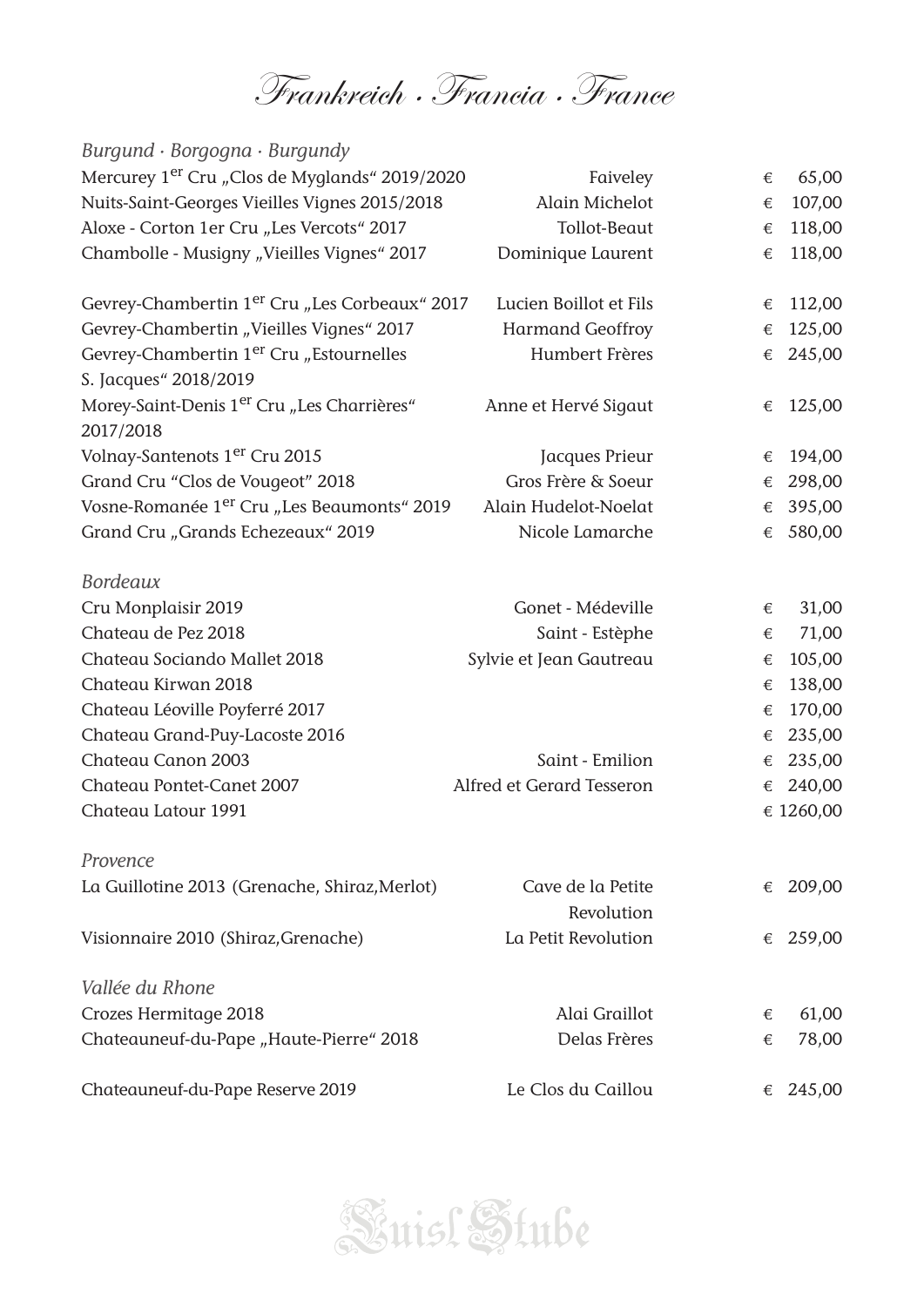Dessertweine · Vini passiti · Dessert wines

Südtirol · Alto Adige · South Tyrol

| Rosenmuskateller 2019           | <b>Ansitz Waldgries</b>     | $0,375$ l | € | 42,00 |
|---------------------------------|-----------------------------|-----------|---|-------|
| "Roen" Gewürztraminer 2020      | Tramin                      | $0,375$ ] | € | 45,00 |
| Comtess 2018                    | St. Michael/Eppan           | $0,375$ ] | € | 48,00 |
| "Schweizer" Moscato Rosa 2019   | Franz Haas                  | 0,501     | € | 48,00 |
| "Quintessenz" Passito 2016      | Kaltern                     | $0,375$ ] | € | 59,00 |
| "Serenade" Passito 2009         | Kaltern                     | $0,375$ ] | € | 75,00 |
| Goldmuskateller "Tilda" 2016    | <b>Brunnenhof</b>           | 0,501     | € | 33,00 |
| Goldmuskateller "Sissi" 2017    | Meran                       | $0,375$ ] | € | 57,00 |
| Le Petit 2018                   | Manincor                    | $0,375$ ] | € | 65,00 |
|                                 | <i>Jtalien Btalia Btaly</i> |           |   |       |
| Essenzia 2016                   | Pojer & Sandri              | $0,375$ l | € | 39,00 |
| Recioto della Valpolicella 2012 | Secondo Marco               | 0,501     | € | 52,00 |
| Moscato d'Asti 2017/2021        | Saracco                     | $0,375$ ] | € | 27,00 |
|                                 |                             |           |   |       |

International · Internationale

| Riesling Herrmanshöhle Goldkapsel 2011 | Dönnhoff         | 0.3751 | € | 89,00            |
|----------------------------------------|------------------|--------|---|------------------|
| Ruster Ausbruch 2006                   | Heidi Schröck    | 0.3751 |   | € 98,00          |
| Sauternes 2017                         | Chateau Farluret | 0.3751 |   | $\epsilon$ 42,00 |